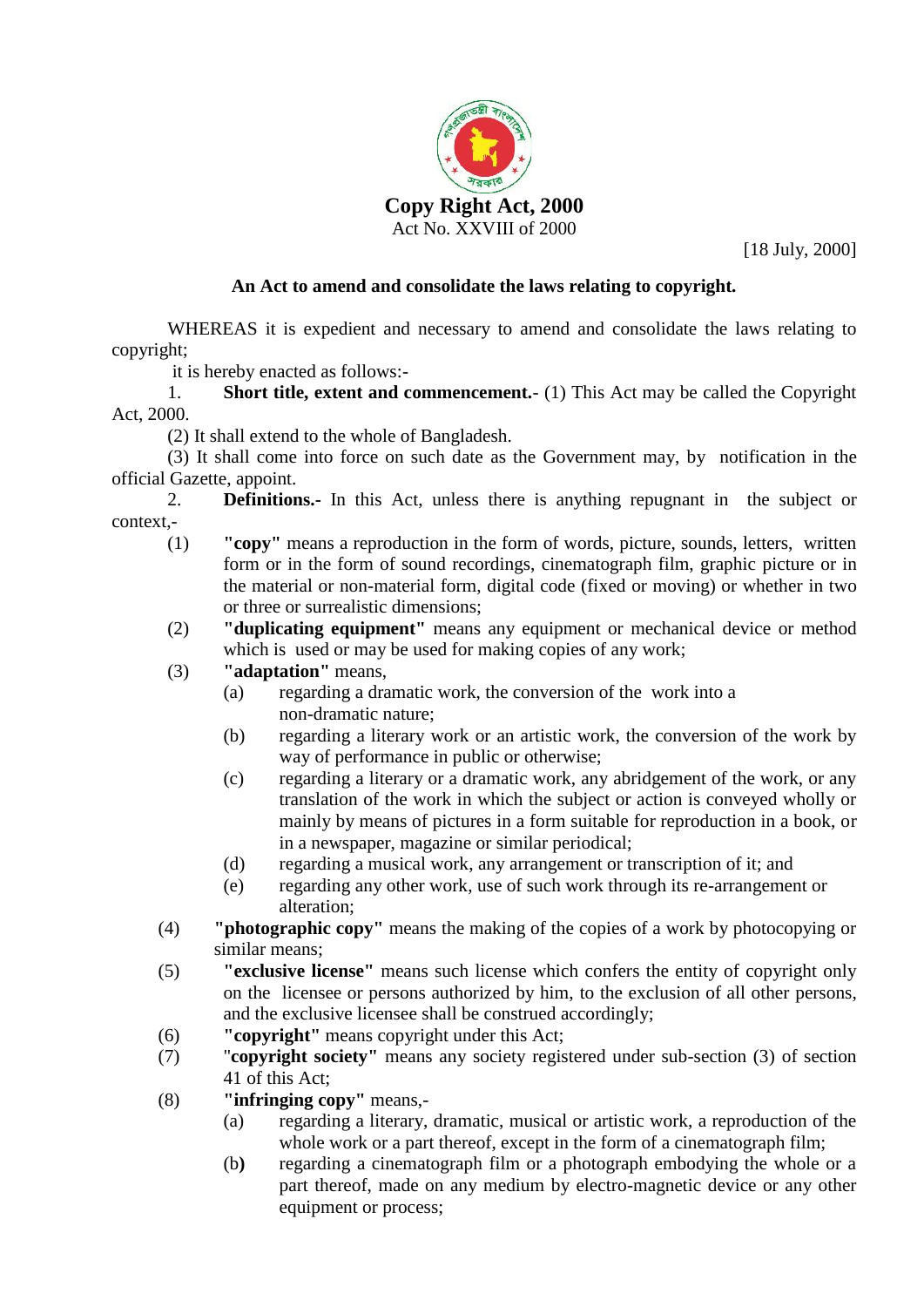- **(**c) regarding a sound recording, any other recording embodying the same sound recording made by any means;
- (d) regarding a programme or performance in which a broadcast reproduction right or a performer's right subsists under this Act, a cinematograph film or a sound recording of such programme or performance in whole or in part thereof, if such reproduction, copy or sound recording is made or imported in contravention of the provisions of this Act;
- (e) regarding a computer programme, reproduction or use of the whole work or a part thereof.
- (9) **"computer"** means any mechanical, electro-mechanical, electronic, magnetic, electro-magnetic, digital or optical or any other impulse or data processing devices or systems which perform logical and arithmetical, any or all functions, by using those devices or systems;
- (10) **"computer programme"** means a set of instructions expressed in words, codes, schemes or in any other form, including a machine readable medium, capable of causing a computer to perform a particular task or achieve a particular result;
- (11) **"work"** means any of the following works, namely:-
	- (a) a literary, dramatic musical or artistic work;
	- (b) a cinematograph film;
	- (d) a sound recording; and
	- (e) a broadcast;
- (12) **"engravings"** include etchings, lithographs, woodcuts, prints and other similar works, except photograph;
- (13) **"library**" means any library which can be used free of charge and a library attached to an educational institution, operated on a non-profit basis;
- (14) **"cinematograph film or movie"** means any work of visual recording on any medium produced through a process by which a moving image may be produced by any means and it includes a sound recording accompanying such visual recording and "cinematograph" shall be construed as including video film, video cassette, video C,D, L,D; internet, cable networks, and any such work that may be produced by any process identical to cinematography in future;
- (15) **"communication to the public"** means making any work available for being seen or heard or otherwise enjoyed by the public through wire and wireless means directly or by any means of display or diffusion other than by issuing copies of such work regardless by any member of the public actually sees, hears or otherwise enjoys the work made available in this manner;

**Explanation:** For the purposes of this clause, communication through satellite or cables or any other means of simultaneous communication to more than one household or any place of residence including office, club, and community centre etc, residential room of any house or hostel shall be deemed to be communication to the public.

- (15a) **"National Library''** means the National Library of Bangladesh established or recognized by the government*;*
- (15b) "**Penal Code means''** means the Penal Code , 1860 ( Act no .XLV of 1860);
- (16) **"building**" includes any structure;
- (16a) **"Code of Civil Procedure"** means the Code of Civil Procedure, 1908 (Act no. V of 1908);
- (17) **"prescribed"** means prescribed by rules made under this Act;
- (18) **"dramatic work"** includes any piece for recitation, choreographic work or entertainment in dumb show, the scenic arrangement of acting, form of which is fixed in writing otherwise but does not include a cinematograph film;
- (19) **"calendar year"** means the year commencing on the 1<sup>st</sup> day of January;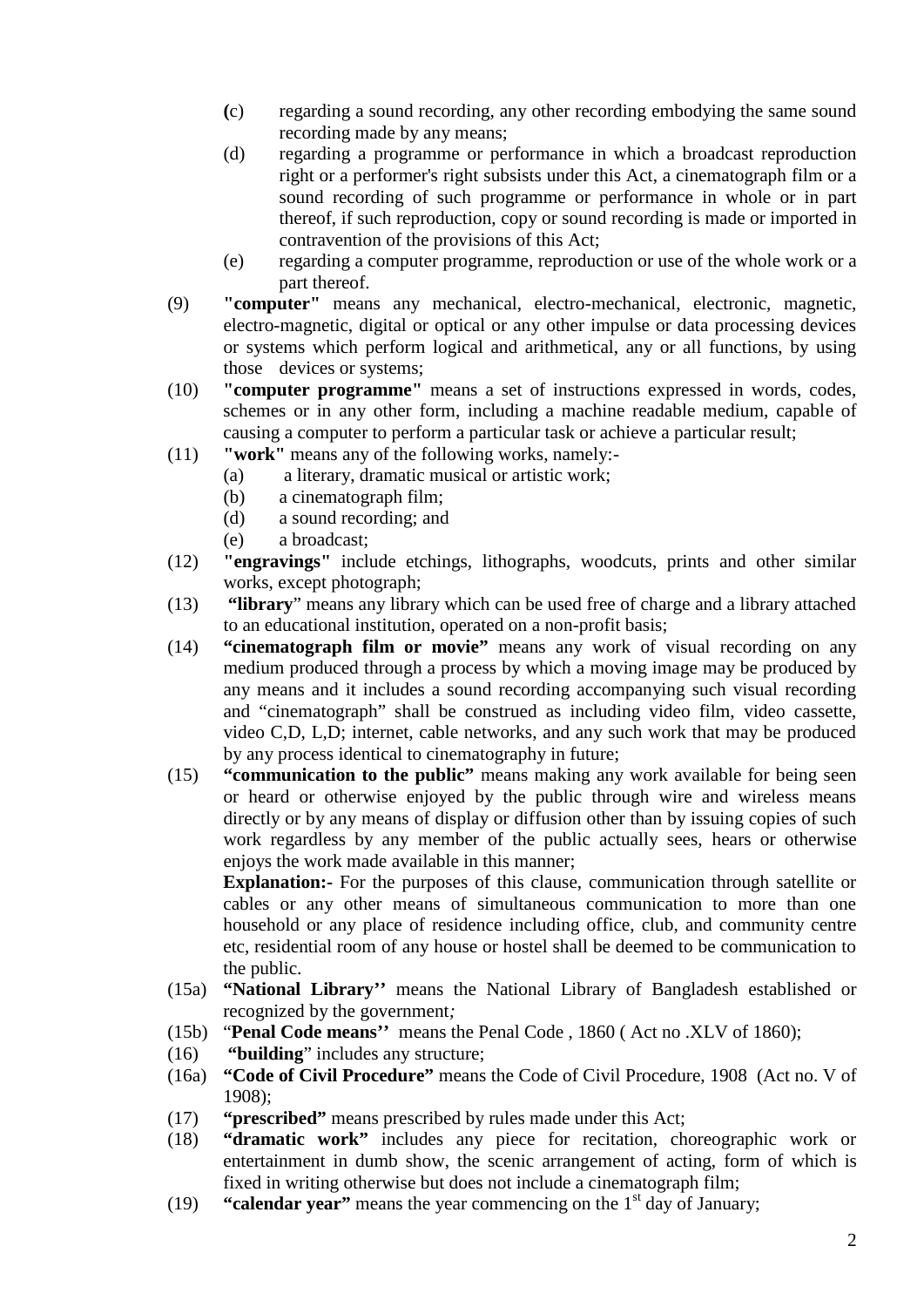- (20) **"manuscript"** means the original documents embodying the work, whether written by hand or made by mechanical or digital or any other devices including any work plan, drawings, designs, layouts, notes and codes etc;
- (21) **"rebroadcast"** means a simultaneous or subsequent broadcast by one Broadcasting Authority of the broadcast of another Broadcasting Authority, whether situated in Bangladesh or abroad, and includes distribution of such broadcast over wires and re broadcasting shall be construed accordingly;
- (22) **"book"** includes every volume, part or division of a volume and pamphlet, in any language, and every sheet of music, map, chart or plan, separately printed or engraved on stone, but does not include a newspaper;
- (23) **"plate"** includes any stereotype or other plate, stone, block, mould, matrix, transfer, negative, duplicating equipment or other-device used for printing or reproducing copies of any work, and matrix or other appliance by which sound recordings for the acoustic presentation of the work are made or are intended to be made;
- (24) **"author"** means-
	- (a) regarding a literary or dramatic work, the author of the work;
	- (b) regarding a musical work, the composer;
	- (c) regarding an artistic work, except photograph, the artist;
	- (d) regarding a photograph, the person taking the photograph;
	- (e) regarding a cinematograph film or a sound recording, the producer, and(f) regarding any literary, dramatic, musical or artistic work which is computer generated, the person or institution who causes the work to be created;
- (25) **"producer"**, regarding a cinematograph film or sound recording, means a person who takes the initiative with investment and responsibility for making the work;
- (26) **"photograph"** includes photo-lithograph and any works produced by any process analogous to photography but does not include any part of a cinematograph film;
- *(26a)* **"Criminal procedure''** means the Code of Criminal Procedure, 1898 (Act no. V of 1898) ;
- (27) **"Bangladeshi work"** means a literary, dramatic, musical or artistic work,-(a) the author of which is a citizen of Bangladesh; or
	- (b) which is first published in Bangladesh; or
	- (c) the author of which, in the case of an unpublished work was, at the time of the making of the work, a citizen of Bangladesh;
- (28) **"Board"** means the Copyright Board constituted under sub-section (1) of section 11 of this Act;
- (29) **"work of sculpture**" includes casts and models;
- (30)) **"work of Joint authorship''** means a work produced by the collaboration of two or more authors in which the contribution of one author is not distinct from the contribution of another author;
- (31) **"composer"** regarding a musical work, means the person who composes the music regardless of whether he records it in any form of graphical notation;
- (32) **"Registrar"** means the Registrar of Copyrights appointed under sub-section (1) of section 10 of this Act and includes a Deputy Registrar of Copyright discharging any function of the Registrar;
- (34) **"lecture"** includes address, speech and sermon;
- (35) "sound recording" means a recording of sound from which such sounds may be produced regardless of the medium on which such recording is made or the method by which the sounds are produced;
- (36) **"artistic work"** means
	- (a) a painting, a sculpture, a drawing (including a diagram, map, chart or plan), an engraving or a photograph whether or not any such work possesses artistic quality ;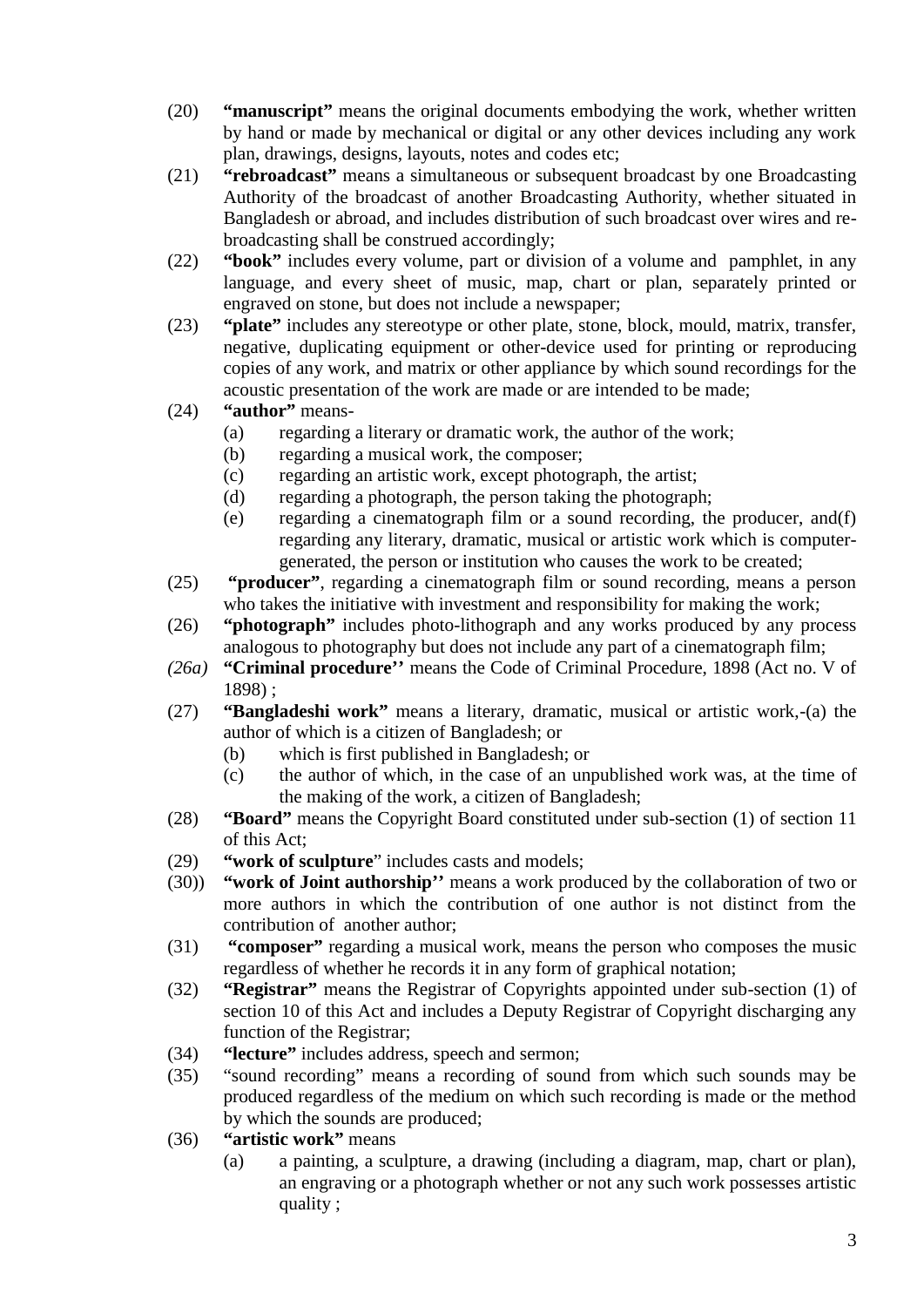- (b) a work of architecture; and
- (c) any other work of artistic craftsmanship;
- (37) **"musical work"** means a work consisting of music and includes any graphical notation of such work but does not include any words or any action intended to be sung, spoken or performed with the music;
- (38) **"fixation"** means the incorporation of sounds or images or both in a device by means of which they can later be made orally or visually perceivable;
- (39) **"Government"** means the Government of the People's Republic of Bangladesh;
- (40) **"government work"** means a work which is made or published by or under the direction or control of-
	- (a) the Government or any department of the Government;
	- (b) the legislative authority in Bangladesh;
	- (c) any court, tribunal or other judicial authority in Bangladesh;
- (41) **"performance"** regarding a performer's right, means visual or acoustic presentation, made live by one or more performers;
- (42) **"performer"** includes an actor, singer, musician, dancer, acrobat, juggler, conjurer, snake charmer, a person delivering a lecture or any other person who makes a performance;
- (43) **"broadcast"** means communication to the public by means of wireless diffusion, whether in any one or more of the forms of signals, signs, sounds, computer with internet connections, satellites or visual images including telecast or broadcast by wire or wireless devices or by both; and it also includes a re-broadcast/re-telecast;
- (44) **"Broadcasting Authority"** means any person by whom, or any authority, by which, or as the case may be, a broadcasting transmitter station is operated;
- (45) **"delivery"** regarding a lecture, includes delivery by means of any mechanical instrument or by broadcast;
- (46) **"literary work"** means a work of humanities, religion, social and physical sciences, and other areas, written or produced in book form, which is of creative, research-oriented, informative and similar nature or of translated, converted, adapted, modified or compiled n*ature*, or a programme produced by a computer intended for study and listening of people in general;
- (47) **"work of architecture"** means any building or structure having an artistic character or design, or any model for such building or structure;
- (48) **"Film Archives"** means the Film Archives Department established by the Government of the People's Republic of Bangladesh.

**3. Meaning of publication.**- For the purposes of this Act, "publication" means making a work available to the public by issuing of copies or by communicating the work to the public:

Provided that if there is nothing contrary to this Act, the following works shall not come within the meaning of publication, namely:-

- (a) dramatic, dramatic-musical, cinematograph film or musical works;
- (b) recitation of a literary work in public;
- (c) communication through wire, wireless and any other medium, broadcasting of a literary or an artistic work;
- (d) exhibition of artistic works;
- (e) construction of a work of architecture.

**4. When work not deemed to be published or performed in public.-** Except for the purposes of infringement of copyright, a work shall not be deemed to be published or performed in public, and a lecture shall not be deemed to be delivered in public, if it is published, or performed in public or delivered in public without the license or consent of the owner of the copyright .

**5. The work deemed to be first published in Bangladesh.-** For the purposes of this Act, a work published in Bangladesh shall be deemed to be first published in Bangladesh notwithstanding that it has been published simultaneously in some other country, unless such other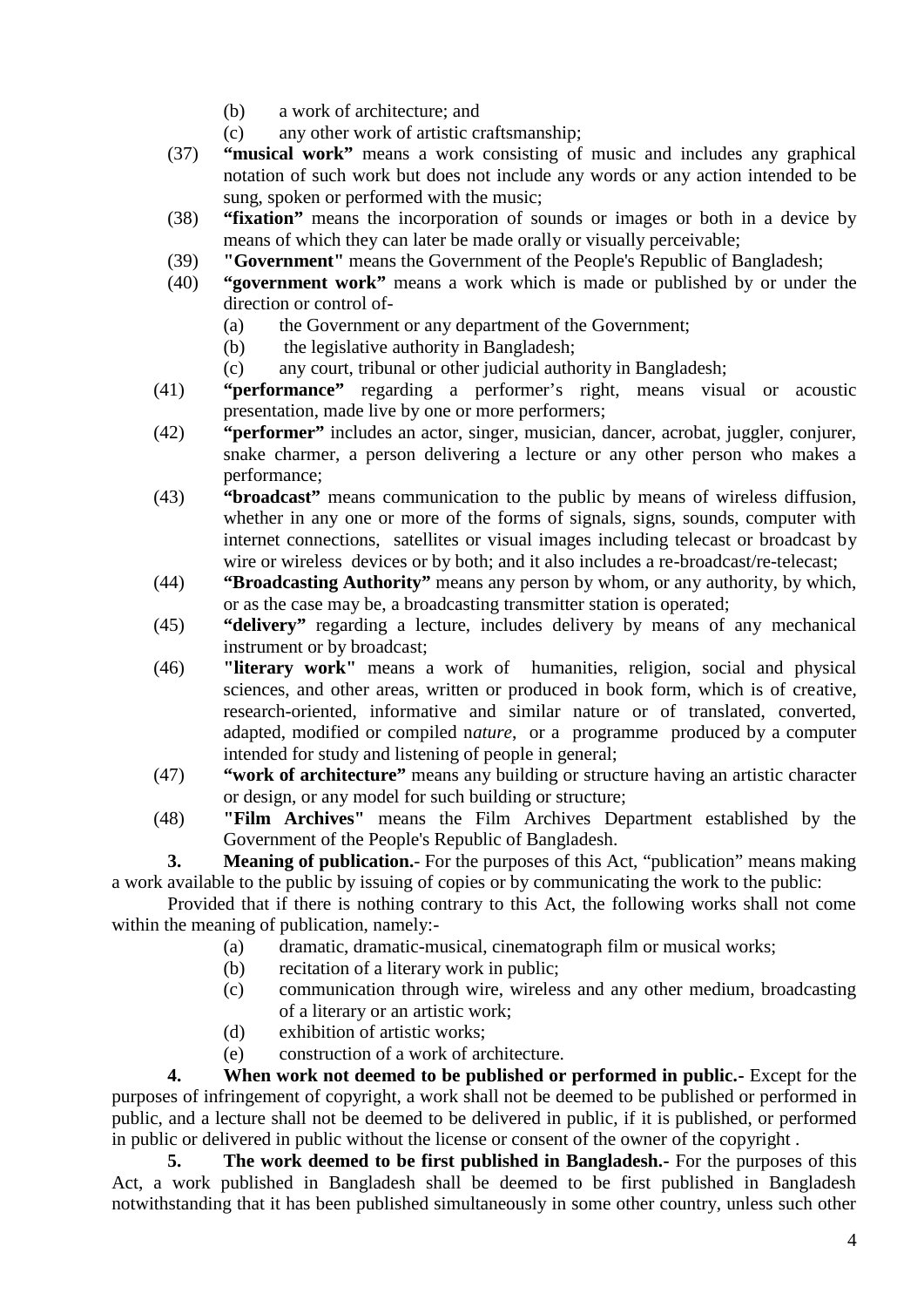country provides a shorter term of copyright for such work; and a work shall be deemed to be published simultaneously in Bangladesh and in another country if the time between the publication in Bangladesh and in such other country does not exceed thirty days or any other time limit as determined in publishing agreement between the participating countries, whichever occur earlier, or such other period as the Government may, in relation to any specified country, determine.

**6. Certain disputes to be decided by the Board.-** If any question arises, whether a work has been published or as to the date on which a work was published for the purpose of Chapter-V or, whether the term of copyright for any work is shorter in any other country than that provided in respect of that work under this Act, it shall be referred to the Board whose decision thereon shall be final:

Provided that if the Board, satisfies that the issue of copies or communication to the public referred to in section 3 was of an insignificant nature, it shall not be deemed to be publication for the purposes of that section.

**7. Nationality of author where the making of unpublished work is extended over a considerable period.-** Where, in the case of an unpublished work, the making of the work is extended over a considerable period, the author of the work shall, for the purposes of this Act, be deemed to be a citizen of, or domiciled in that country of which he was a citizen or wherein he was domiciled during the major part of that period.

**8. Domicile or body corporate.-** For the purposes of this Act, a body corporate shall be deemed to be domiciled in Bangladesh if it is incorporated under any law in force in Bangladesh or if it has an established place of business in Bangladesh.

#### **CHAPTER-2**

#### **COPYRIGHT, REGISTRAR OF COPYRIGHT OFFICE, REGISTRAR OF COPYRIGHT AND COPYRIGHT BOARD**

**9. Copyright Office.-** (1) For the purposes of this Act, there shall be established an office to be called the Copyright Office;

(2) The Copyright Office shall remain under the immediate control of the Registrar of Copyrights who shall act under the superintendence and direction of the Government;

(3) The Copyright Office shall have a seal the impression whereof shall be judicially noticed.

**10. Registrar and Deputy Registrars of Copyrights.-** (1) For the purposes of this Act, the Government shall appoint a Registrar of Copyrights and may appoint such number of Deputy Registrars of Copyrights as may be determined by it .

(2) The Registrar shall,-

- (a) sign all entries made in the Register of Copyright kept under this Act*;*
- (b) sign all certificates of registration of copyrights and certified copies under the seal of the Copyright Office;
- (c) exercise the powers conferred and perform the duties imposed upon him by or under this Act;
- (d) shall perform such other functions as may be prescribed by rule.

(3) A Deputy Registrar of Copyrights shall discharge, under the superintendence and direction of the Registrar, such functions of the Registrar under this Act as the Registrar may, from time to time, assign to him; and, the Registrar shall also include a Deputy Registrar under this Act.

**11. Copyright Board.-** (1) The Government shall, as soon as possible after the commencement of this Act, constitute a Board to be called the Copyright Board which shall consist of a Chairman and not less than two or more than six other members.

(2) The Chairman and other members of the Board shall be appointed by the Government.

(3) The Chairman and other members of the Board shall hold office for such period and on such terms and conditions as may be prescribed by rules.

(4) The Chairman of the Board shall be a person who is, or has been, a judicial officer not below the rank of a District Judge in the selection grade or an officer not below the rank of an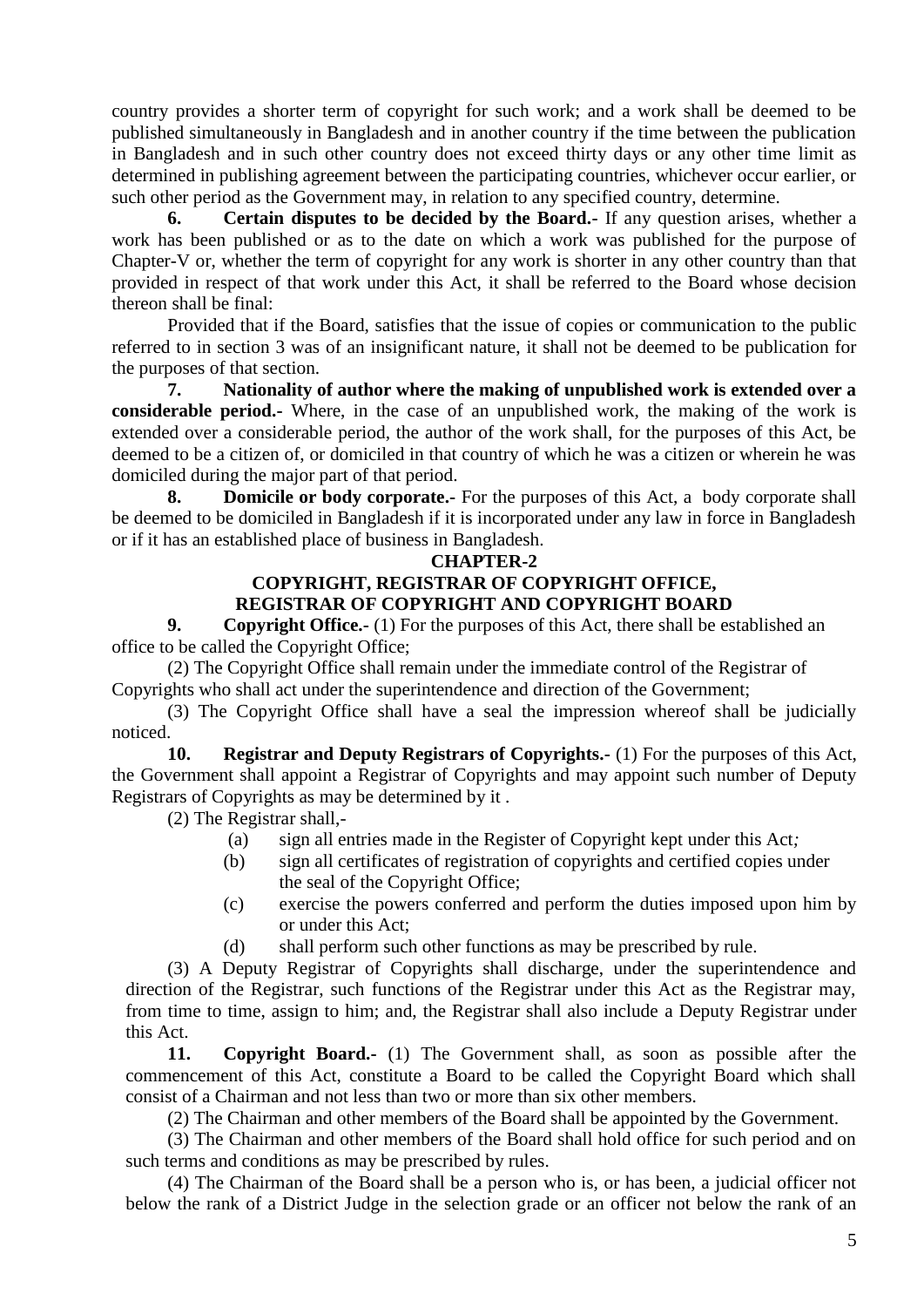Additional Secretary to the Government or who is an advocate qualified to be a Judge of the Supreme Court.

(5) The Registrar shall be the Secretary of the Board and perform such functions as may be prescribed.

**12. Power and procedure of Copyright Board.-** (1) The Board shall, subject to rules made under this Act, have powers to regulate its own procedure, including the fixing of places and times of its sittings.

(2) If there is a difference of opinion among the members of the Board in respect of any matter coming before it under this Act, the opinion of the majority shall prevail. Provided that where there is no such majority the opinion of the Chairman shall prevail**:**

provided that where there is no such majority the opinion of the Chairman shall prevail.

(3) The Board may authorize any of its members to exercise any of its powers under section 99 and any order made or act done in exercise of any such power by the member so authorized shall be deemed to be the order or act, as the case may be, of the Board**.**

(4) No acts done or proceedings taken by the Board under this Act shall be invalid or be questioned on the ground merely of the existence of any vacancy in, or defect in the constitution of the Board.

(5) The Board shall be deemed to be a civil court for the purposes of sections 480 and 482 of the Code of Criminal Procedure, and all proceedings placed before the Board shall be deemed to be a judicial proceeding within the meaning of sections 193 and 228 of the Penal Code.

(6) No member of the Board shall take part in any proceedings before the Board in respect of any mater in which he has a personal interest.

#### **CHAPTER-3 COPYRIGHT**

13. **No copyright except as provided in this Act.-** No person shall be entitled to a copyright or any similar right in respect of any work, whether published or unpublished, otherwise than in accordance with the provisions of this Act, or of any other law for the time being in force, but nothing in this section shall be construed as abrogating any right or jurisdiction to restrain a breach of trust or confidence

14. **Meaning of copyright.-** (1) For the purposes of this Act, "copyright" means any right, subject to the provisions of this Act, to do or authorize the doing of any of the following acts in respect of a work or substantial part thereof, namely:-

- (1) regarding a literary, dramatic or musical work, except a computer programmeme,-
	- (a) to reproduce the work in any material form including the storing of it in any medium by electronic means;
	- (b) to issue copies of the work to the public except copies already in circulation;
	- (c) to perform the work in public, or communicate it to the public;
	- (d) to produce, reproduce, perform or publish any translation of the work;
	- (e) to make any cinematograph film or sound recording in respect of the work;
	- (f) to broadcast the work or to communicate the broadcast of the work to the public by a loudspeaker or any other similar instrument;
	- (g ) to make any adaptation of the work;
	- (h) to do, regarding a translation or adaptation of the work, any of the acts specified in relation to the work in sub-clauses (a) to(h) .

(2) regarding a computer programme,-

- (a) to do any of the acts specified in clause  $(1)$ :
- (b) to sell or give on hire, or offer for sale or hire any copy of the computer programme, regardless of whether such copy has been sold or given on hire on earlier occasions.

(3) regarding an artistic work,-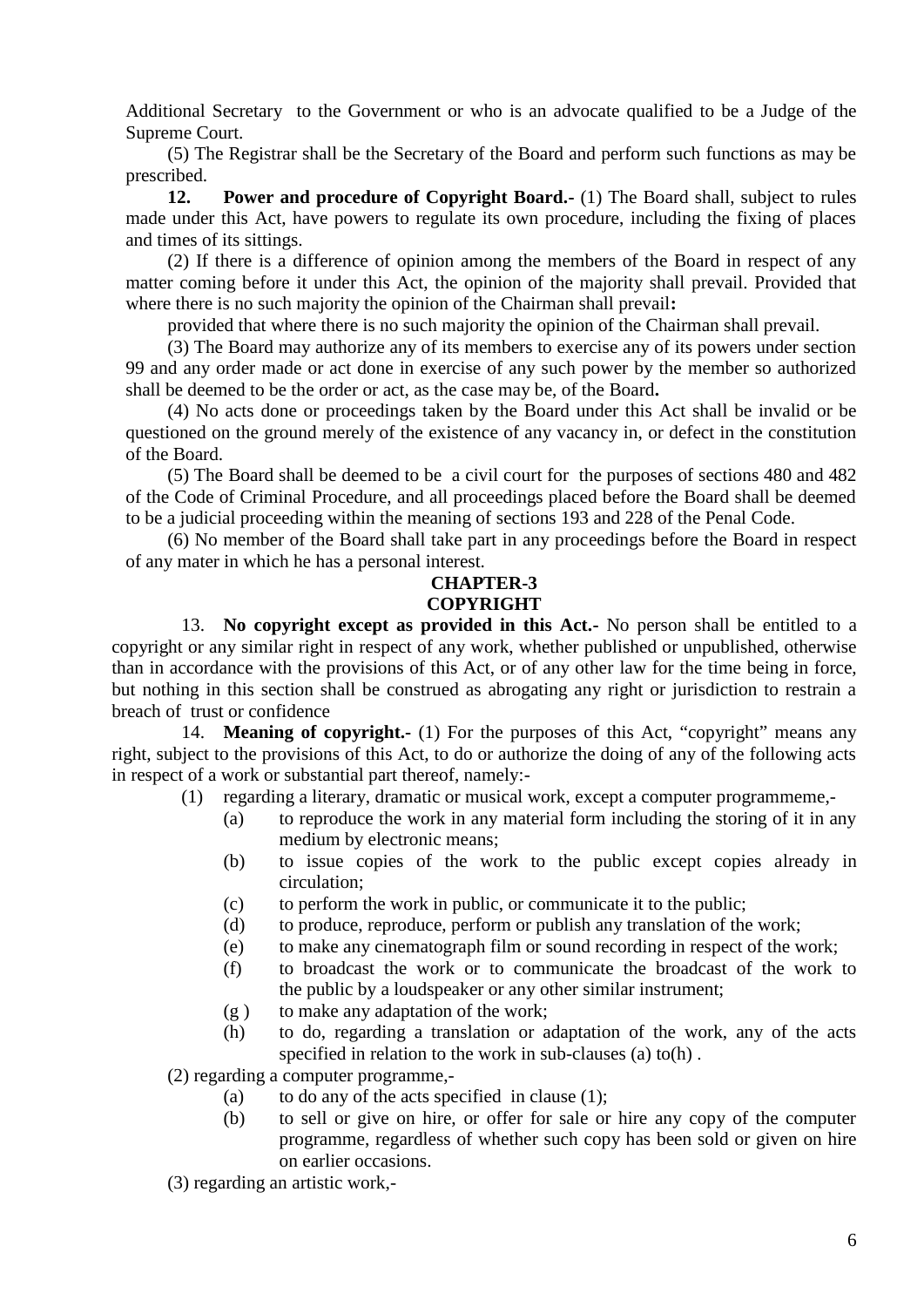- (a) to reproduce the work in any material form including depiction in three dimensions of a two dimensional work or in two dimensions of a three dimensional work;
- (b) to publicize the work to the public;
- (c) to issue copies of the work to the public except copies already in circulation;
- (d) to include the work in any cinematograph film;
- (e) to make any adaptation of the work;
- (f) to do in relation to an adaptation of the work any of the acts specified in relation to the work in sub-clauses (a) to (d);
- (g) to broadcast the work or to communicate the broadcast of the work to the public by a loudspeaker or any other similar instrument.
- (4) regarding a cinematograph film,-
	- (a) to make a copy of the work, including a photograph of any image forming part thereof in vcp, vcr, dvd or any other form;
	- (b) to sell or give on hire, or offer for sale or hire, any copy of the film in vcp, vcr, dvd or any other form, regardless of whether such copy has been sold or given on hire on earlier occasions;
	- (c) to publicize and display among general public any auditory or visual copy of the film in vcp, vcr, dvd or any other form;
- (5) regarding a sound recording,-
	- (a) to make any other sound recording embodying it;
	- (b) to sell or give on hire, or offer for sale or hire, any copy of the sound recording regardless of whether such copy has been sold or given on hire on earlier occasions;
	- (c) to communicate the sound recording to the public.

**Explanation.** For the purposes of this section, the copy which has been sold once shall be deemed to be a copy already in circulation.

15. **Works in which copyright subsists**.- (1) Subject to the provisions of this section and to the other provisions of this Act, copyright shall subsist throughout Bangladesh in the following classes of works, such as:-

- (a) original literary, dramatic, musical and artistic works;
- (b) cinematograph films and
- (c) sound recordings.

(2) Copyright shall not subsist in any work specified in sub-section (1) except a work to which the provisions of section 68 or section 69 apply, unless,-

- (a) in the case of a published work, the work is first published in Bangladesh, or where the work is first published outside Bangladesh, the author is at the date of such publication, or in a case where the author was dead at that date, was at the time of his death, a citizen of Bangladesh;
- (b) in the case of an unpublished work other than a work of architecture, the author is at the date of the making of the work a citizen of Bangladesh or domiciled in Bangladesh:
- Provided that notwithstanding anything contained in sub-clauses (a) and (b), the principal office or general residence of a film producer was situated in Bangladesh for a considerable period or during the whole period of making a film, then the copyright shall subsist in that film.
- (c) in the case of a work of architecture, the work is located in Bangladesh.

**Explanation.**- In the case of a work of joint authorship, specified in this section shall be applicable to all the authors of the work.

(3) Copyright shall not subsist in the following matters -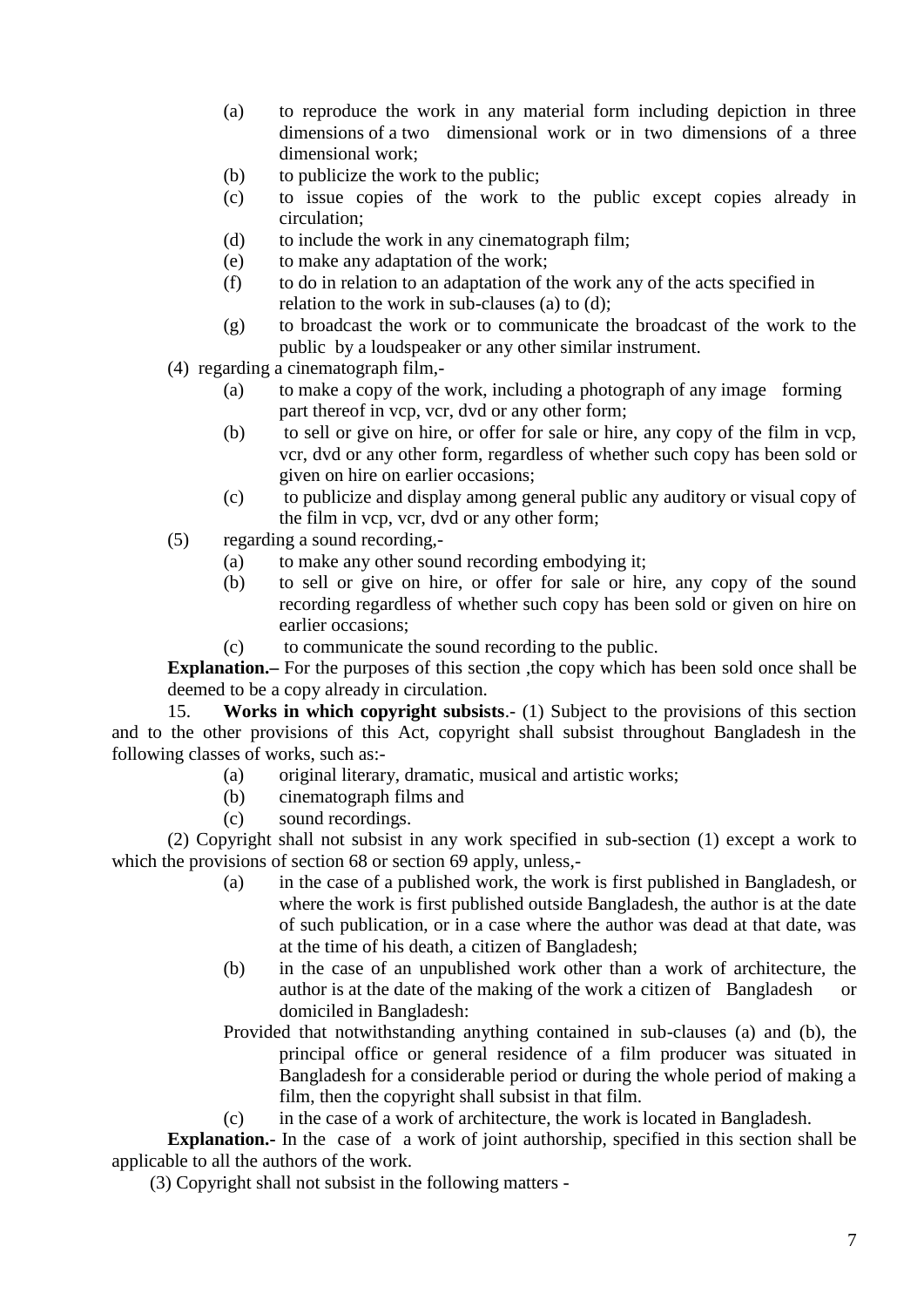- (a) in the case of cinematograph film, if a substantial part of the film is an infringement of the copyright in any other work;
- (b) in the case of sound recording made in respect of a literary, dramatic or musical work ,if, while making the sound recording ,copyright in such work has been infringed.

(4) The copyright in a cinematograph film or a sound recording shall not affect the separate copyright in any work in respect of which or a substantial part of which the film, or, as the case may be, the sound recording is made.

(5) In the case of work of architecture, copyright shall subsist only in the artistic character and design and shall not extend to the processes or methods of construction.

16. **Provisions as to copyright in designs registered or worthy of being registered under the Patents and Designs Act, 1911 (Act no. II of 1911).-** (1) Copyright shall not subsist under this Act in any design, which is registered under the Patents and Designs Act, 1911 (Act no II of 1911).

(2) Copyright in any design which is capable of being registered under the Patents and Design Act, 1911, (Act no II of 1911), but which has not been so registered, shall cease as soon as any article to which the design has been applied and has been reproduced more than fifty times by an industrial process by the owner of the copyright, or, with his license, by any other person.

#### **CHAPTER-4**

## **OWNERSHIP OF COPYRIGHT AND RIGHT OF OWNERS**

**17. First owner of copyright.-** Subject to the provisions of this Act, the author of a work shall be the first owner of the copyright therein:

Provided that,-

- (a) in the case of a literary, dramatic or artistic work made by the author under his employment by the owner of a newspaper, magazine or similar periodical under a contract of service or apprenticeship, for the purpose of publication in a newspaper, magazine or similar periodical, the said owner shall, in the absence of any agreement to the contrary, be the first owner of the copyright in the work in so far as the copyright relates to the publication of the work in any newspaper, magazine or similar periodical, or to the reproduction of the work for the purpose of its being so published, but in all other respects the author shall be the first owner of the copyright of the work;
- (b) subject to the provisions of clause (a), in case of a photograph taken or a painting or a portrait drawn, or an engraving or a cinematograph film made by a person under his personal initiative or exchange of money, the person shall, in the absence of any other agreement to the contrary, be the first owner of the copyright therein;
- (c) in the case of a work made in the course of the author's employment under a contract of service or apprenticeship, to which clause (a) or clause (b) does not apply, the employer shall, in the absence of any agreement tothe contrary, be the first owner of the copyright therein;
- (d) in the case of an address or speech delivered in public, the person who has delivered such address or speech, shall be the first owner of it; or if such person has delivered such address or speech on behalf of any other person, such other person shall be the first owner of the copyright therein notwithstanding that the person who delivers such address or speech, or, as the case may be, the person on whose behalf such address or speech is delivered, was employed by any other person who arranges such address or speech or on whose behalf or premises such address or speech is delivered;
- (e) in the case of a Government work, the Government shall be the first owner of the copyright therein, if there is no other agreement;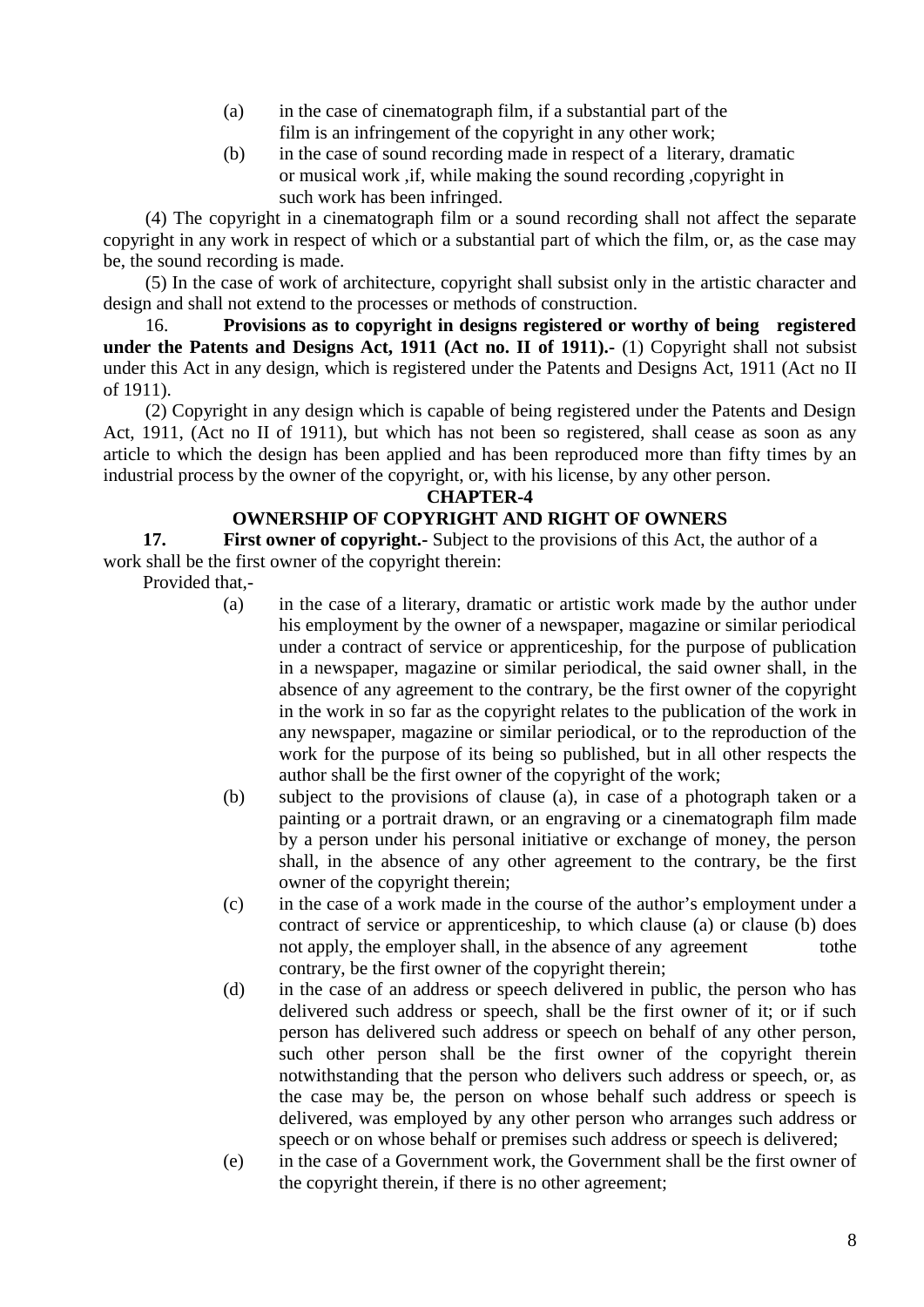- (f) in the case of a work made or first published by or under the direction or control of any local authority, such local authority shall, in the absence of any agreement to contrary, be the first owner of the copyright therein;
- (g) in the case of a work to which the provisions of section 68 apply, the international organization concerned shall be the first owner of the copyright therein;
- (h) in case of a computer programme, the person or persons or institution appointed for creating the programme, shall be the first owner of copyright, if there is no other agreement.

**18. Assignment of copyright.** (1) The owner of the copyright in an existing work or the prospective owner of the copyright in a future work may assign to any person the copyright either wholly or partially and either generally or subject to limitation and either for the whole term of the copyright or any part thereof:

Provided that in the case of the assignment of copyright in any future work, the assignment shall take effect only when the work comes into existence.

(2) Where the assignee of a copyright becomes entitled to any right comprised in the copyright, the assignee regarding the rights so assigned, and the assignor regarding the rights not assigned, shall be treated for the purposes of this Act as owner of the copyright and the provisions of this Act shall have effect accordingly.

**Explanation.**- In this section, the expression "assignee" regarding the assignment of the copyright in any future work includes the legal representatives of the assignee, if the assignee dies before the work comes into existence.

**19. Manner of assignment.-** (1) No assignment of the copyright in any work shall be valid unless it is in writing signed by the assignor or by his duly authorized agent.

(2) The assignment of copyright in any work shall identify such work, and shall specify the rights assigned and the duration and territorial extent of such assignment.

(3) The assignment of copyright in any work shall also specify the amount of royalty payable, if any, to the author or his legal heirs during the currency of the assignment and the assignment shall be subject to revision, extension or termination on terms mutually agreed upon by the parties.

(4)Where the assignee does not exercise the rights assigned to him under any sub-section of this section within a period of one year from the date of assignment, the assignment in respect of such rights shall be deemed to have lapsed after the expiry of the said period unless otherwise specified in the assignment.

(5) If the period of the assignment is not stated or otherwise nothing is mentioned in the deed of assignment, the duration of assignment shall be deemed to be five years from the date of assignment.

(6) If the territorial extent of assignment of the rights is not specified, it shall be presumed to be extended to the whole of Bangladesh.

(7) Nothing in sub-section (2), (3) ,(4), (5) and (6) shall be applicable to assignment made before the coming into force of this Act.

**20. Disputes with respect to the assignment of copyright.- (1)** If an appointed assignee fails to make exercise of the rights transferred to him, and such failure is not attributable to any act or omission of the assignor, then, the Board may, on receipt of a complaint from the assignor and after holding such inquiry as it may deem necessary, revoke such assignment.

(2) If any dispute arises with regarding the assignment of any copyright, the Board may, on receipt of a complaint from the aggrieved party and after holding such inquiry as it may deem necessary, pass such an order as it thinks fit including an order for the recovery of any royalty payable:

Provided that the Board shall not pass any order under this sub-section to revoke the appointed assignment unless it is satisfied that the terms of assignment are harsh to the assignor, in case the assignor is also the author: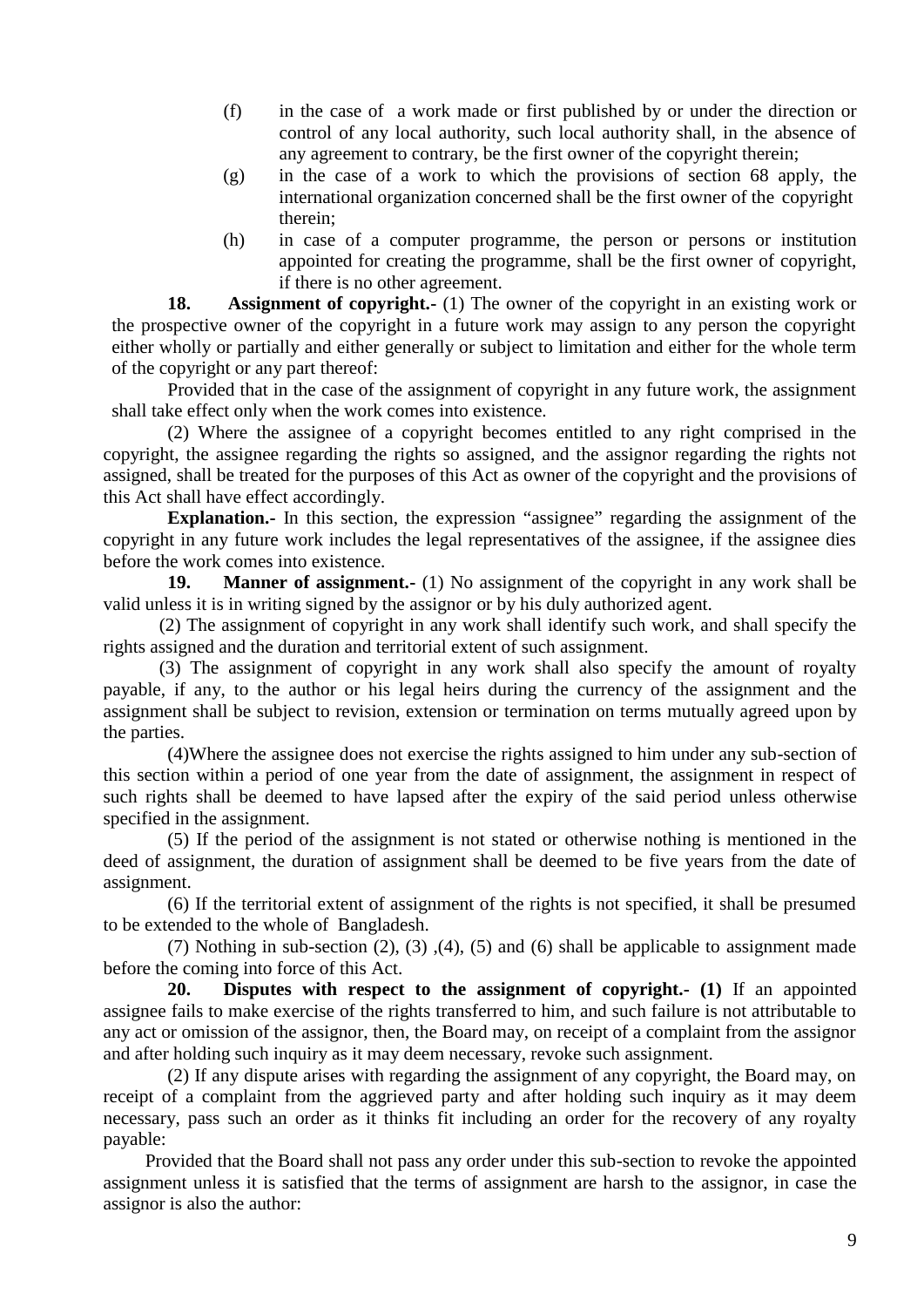Provided further that no order of revocation of assignment under this sub-section shall be made within a period of five years from the date of such assignment.

**21. Transmission of copyright in manuscript by testamentary disposition.-** Where under a bequest a person is entitled to the manuscript of a literary, dramatic or musical work, or to an artistic work, and the work was not published before the death of the testator, the bequest shall, unless the contrary intention is indicated in the testator's will or any codicil thereto, be construed as including the copyright in the work in so far as the testator was the owner of the copyright immediately before his death.

**Explanation.**- In this section, the expression "manuscript" means the original document embodying the work, whether by hand or not.

**22. Right of owner to relinquish copyright.-** (1) The author of a work may relinquish all or any of the rights comprised in the copyright in the work by giving notice in the prescribed form to the Registrar and thereupon such rights shall, subject to the provisions of sub-section (3), cease to exist from the date of the notice.

(2) On receipt of a notice under sub-section (1), the Registrar shall publish it in the official Gazette in such manner as he may deem fit.

(3) The relinquishment of all or any of the rights comprised in the copyright in a work shall not affect any rights subsisting in favour of any person on the date of the notice referred to in sub section  $(1)$ 

**23. Resale share rights in original copies.-**(1) In the case of resale of the original copy of a painting, sculpture or drawing, or of the original manuscript of a literary or a dramatic work or a musical work, the author of such work if he was the first owner of the rights under section 17 or his legal heirs shall, notwithstanding any assignment of copyright in such work, have a right to share in the resale price of such original copy or manuscript in accordance with the provisions of this section:

Provided that such right shall cease to exist on the expiry of the term of the copyright in the work.

(2) The share referred to in sub-section (1) shall be such as the Board may fix and the decision of the Board in this behalf shall be final:

Provided that the Board may fix different shares for different classes of work:

Provided further that in no case the share shall exceed ten percent of the resale price.

(3) If any dispute arises regarding the right conferred by this section, it shall be referred to the Board whose decision shall be final.

## **CHAPTER-5**

## **TERM OF COPYRIGT**

**24. Term of copyright in published literary, dramatic, musical and artistic works.-** Except as otherwise hereinafter provided, copyright shall subsist in any literary, dramatic, musical or artistic work (except a photograph) published within the lifetime of the author until sixty years from the beginning of the calendar year next following the year in which the author dies.

**Explanation.-** In this section, the reference to the author shall, in the case of a work of joint authorship, be construed as a reference to the author who died last.

**25. Term of copyright in posthumous work.-** (1) In the case of a literary, dramatic or musical work or an engraving, in which copyright subsists at the date of the death of the author or, in the case of any such work of joint authorship, at, or immediately before the date of the death of the author who dies last, but which, or any adaptation of which, has not been published before that date, copyright shall subsist until sixty years from the beginning of the calendar year next following the year in which the work is first published or, where an adaptation of the work is published in any earlier year, from the beginning of the calendar year next following that year.

(2) For the purposes of this section, a literary, dramatic or musical work or an adaptation of any such work shall be deemed to have been published, if it has been performed in public, or, if any sound recordings made in respect of the work have been sold, or offered for sale, to the public.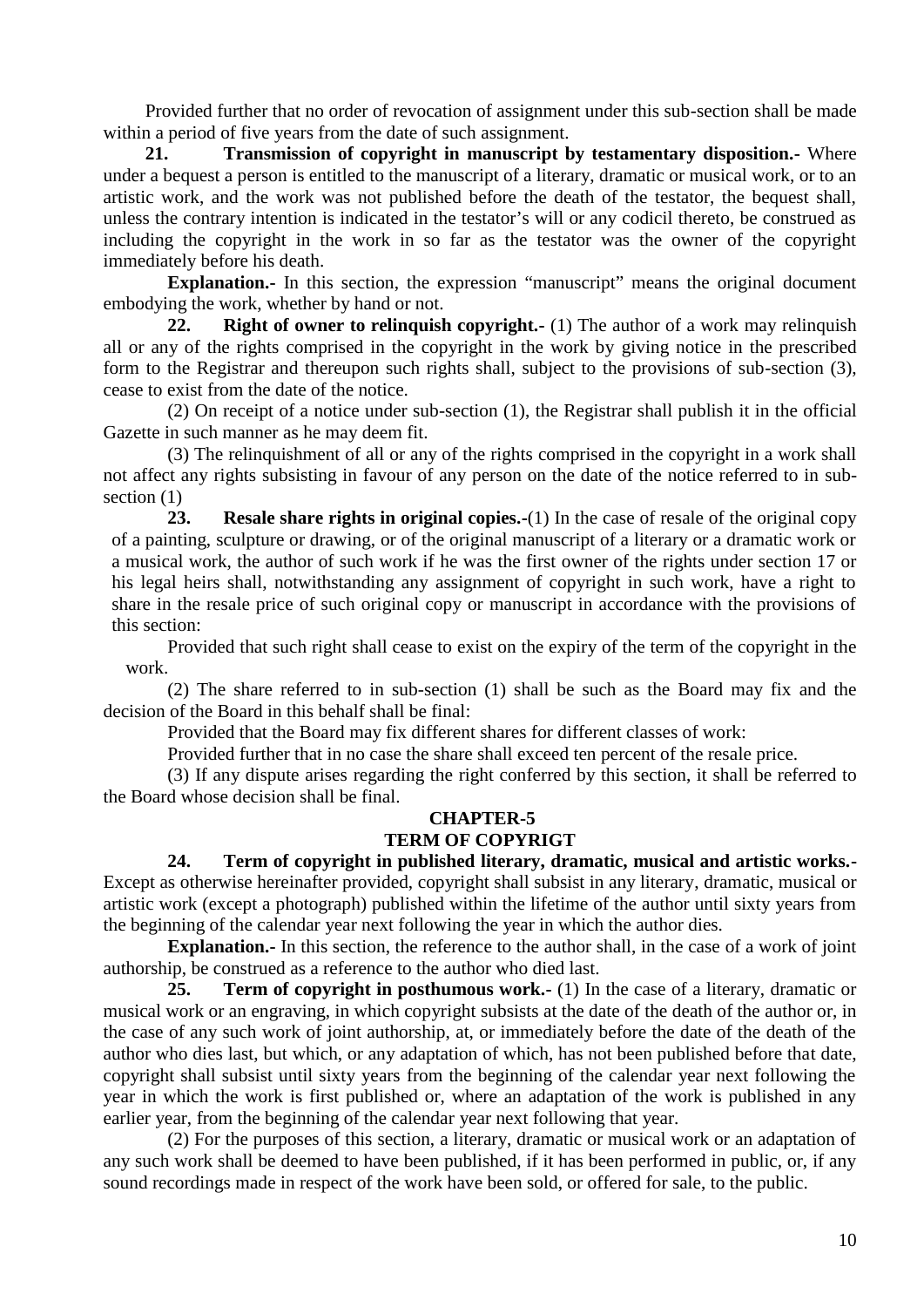26. **Term of copyright in cinematograph film.-** In the case of a cinematograph film, copyright shall subsist until sixty years from the beginning of the calendar year next following the year in which the film is published.

27. **Term of copyright in sound recording.-** In the case of sound recording, copyright shall subsist until sixty years from the beginning of the calendar year next following the year in which the sound recording is published.

28. **Term of copyright in photographs.-** In the case of a photograph, copyright shall subsist until sixty years from the beginning of the calendar year next following the year in which the photograph is published.

28A. **Term of copyright in computer programme:** In the case of a computer programme, the copyright shall subsist until sixty years from the beginning of the calendar year next following the year in which the programme is published.

**29. Term of copyright in anonymous and pseudonymous work.-(1)** In the case of a literary, dramatic, musical or artistic work (except a photograph) which is published anonymously or pseudonymously, copyright shall subsist until sixty years from the beginning of the calendar year next following the year in which the work is first published :

Provided that where the identity of the author is disclosed before the expiry of the said period, copyright shall subsist until sixty years from the beginning of the calendar year next following the year in which the author dies.

(2) In the case of an anonymous work of joint authorship, referred to in sub-section (1) the word ''author'', shall be construed as,-

- (a) where the identity of one of the authors is disclosed, the said author;
- (b) where the identity of more than one author is disclosed, the author who died last among such authors;

(3) In the case of a pseudonymous work of joint authorship, referred to in sub-section (1) the word ''author'' shall be construed as,-

- (a) where the names of one or more (but not all) of the authors are pseudonyms and his or their identity is not disclosed, the references of the author whose name is not a pseudonym; or, if the names of two or more of the authors are not pseudonyms, such one of those authors who died last;
- (b) where the names of one or more (but not all) of the authors are pseudonyms and the identity of one or more of them is disclosed, the references of the author who died last from amongst the authors whose names are not pseudonyms and the authors whose names are pseudonyms and are disclosed; and
- (c) where the names of all the authors are pseudonyms and the identity of one of them is disclosed, as references to the author whose identity is disclosed or, if the identity of two or more of such authors is disclosed, as references to such one of those authors who dies last.

**Explanation.**- For the purposes of this section, the identity of an author shall be deemed to have been disclosed, if either the identity of the author is disclosed publicly by both the author and the publisher or is otherwise established to the satisfaction of the Board by that author.

**30. Term of copyrights in Government works.-** (1) Copyright in a Government work shall, where the Government is the first owner of the copyright therein, subsist until sixty years from the beginning of the calendar year next following the year in which the work is published.

**31. Term of copyrights in works of local authorities.-** Copyright in the work of a local authority shall, where the local authority is the first owner of the copyright therein, subsist until sixty years from the beginning of the calendar year next following year in which the work is first published.

**32. Term of copyrights in works of international organizations.-** Copyright in the work of an international organization to which the provisions of section 68 apply shall subsist until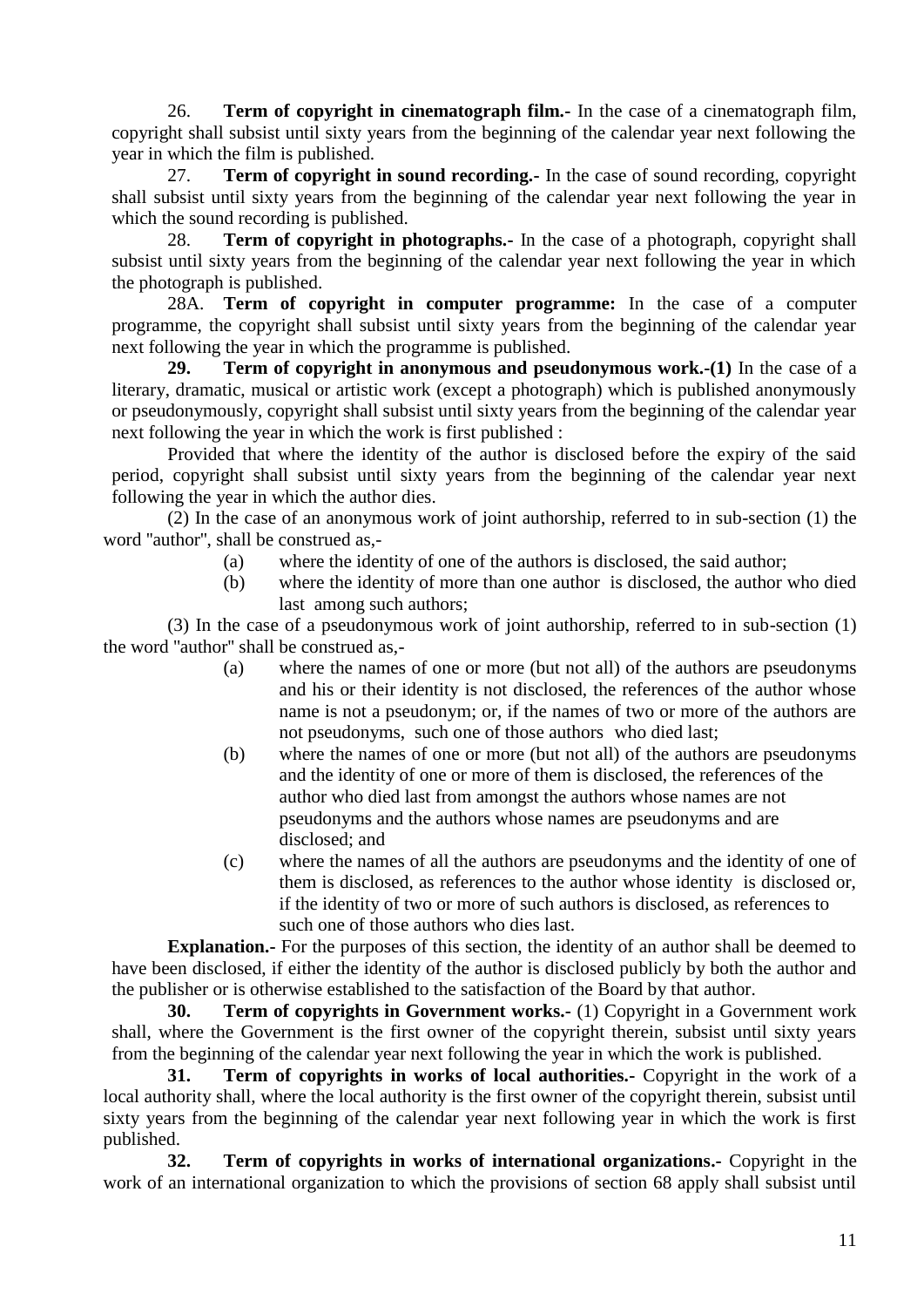sixty year from the beginning of the calendar year next following the year in which the work is first published.

## **CHAPTER-6**

## **RIGHT OF BROADCASTING ORGANIZATION AND PERFORMERS**

**33. Broadcast reproduction right.-** (1) Every broadcasting organization shall have a special right to be known as "broadcast reproduction right" in respect of its broadcasts.

(2) The broadcast reproduction right shall subsist until 25(twenty-five)years from the beginning of the calendar year next following the year in which the broadcast is made.

(3) During the continuance of a broadcast reproduction right in relation to any broadcast, any person who, without the license of the owner of the right, does any of the following acts of the broadcast:-

- (a) re-broadcasts the broadcast; or
- (b) causes the broadcast to be heard or seen by the public on payment of any charges; or
- (c) makes any fixation of the broadcast; or
- (d) makes any production of fixation where such initial fixation was done without license or, where it was licensed, for any purpose not envisaged by such license; or
- (e) sells or hires, or offers for such sale or hire for the public, any such fixation or reproduction of such fixation referred to in clause (c) or (d).he shall , subject to the provisions of section 36, be deemed to have infringed the broadcast reproduction right of the concerned broadcasting organization and the provisions of chapter 13,14,15,16 and 17 shall, subject to its natural limitation , be applied to the broadcasting organization and its broadcast as if they were respectively the author and the works.

**34. Other rights not affected.-** For the removal of doubts, it is hereby declared that the rights conferred upon broadcasting organizations shall not affect the copyright in any literary, dramatic, musical or artistic work or cinematograph film or sound recording used in the broadcast.

**35. Performer's right.-**(1) Where any performer appears or engages in any performance, he shall have a special right to be known as the "performer's right" in relation to such performance.

(2) The performer's right shall subsist until fifty years from the beginning of the calendar year next following the year in which the work is first performed.

(3) During the continuance of a performer's right in relation to any performance, any person who, without the consent of the performer, does any of the following acts in respect of the performance or any substantive part thereof, namely:-

- (a) makes a fixation of the performance; or
- (b) makes any reproduction of such fixation of the performance, which fixation was-
	- (i) made without the performer's consent; or
	- (ii) made for purposes different from those for which the performer gave his consent; or
	- (iii) made for purposes different from those referred to in section 36 from a fixation which was made in accordance with section 36; or
- (c) broadcasts the performance except where the broadcast is made from a sound recording or visual recording other than one made in accordance with section 36, or is a re-broadcast by the same broadcasting organization of an earlier broadcast which did not infringe the performer's right; or
- (d) communicates the performance to the public otherwise than by broadcast, except where such communication to the public is made from a fixation or a broadcast;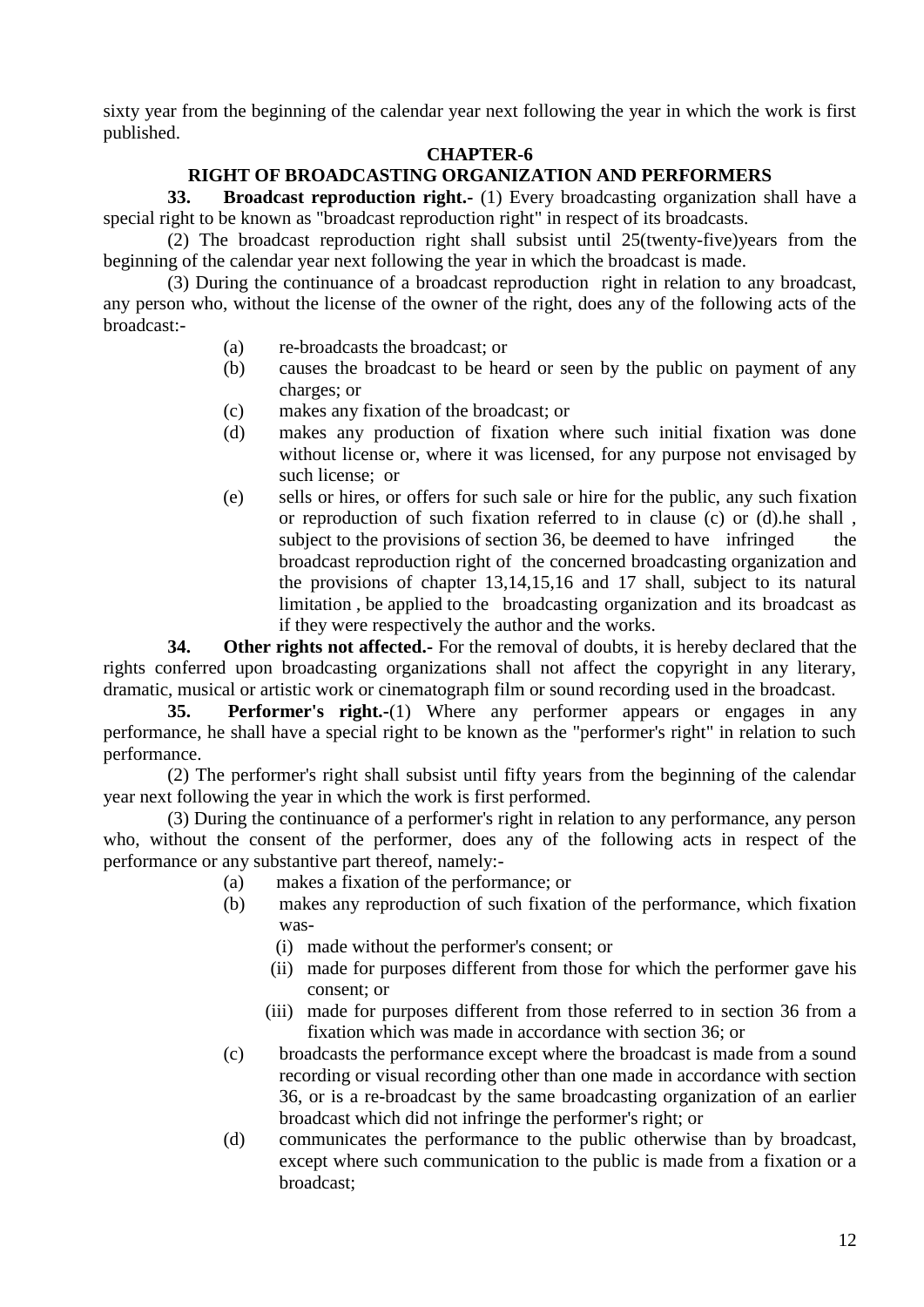he shall be deemed to have infringed the right of the performer and the provisions of chapter 11,12 and 13 shall, subject to its natural limitation , apply to the performer and the performance as if they were respectively the authors and the works .

**36. Acts not infringing broadcast reproduction right or performer's right.-** No broadcast reproduction right or performer's right shall be deemed to be infringed by-

- (a) the making of any fixation for the private use of the person making such fixation, or solely for purposes of bona-fide teaching or research; or
- (b) the use, consistent with fair dealing, of excerpts of a performance or of a broadcast in the reporting of current events or for bona fide review, teaching or research; or
- (c) such other acts, with any necessary adaptations and modifications, which do not constitute infringement of copyright under section 72*.*

**37. The provisions applying to broadcast reproduction right and performer's right.-** Sections 18, 19, 48, 76, 79, 85, 86 and 93 shall, with any necessary adaptations and modifications, apply in relation to the broadcast reproduction right in any broadcast and the performer's right in any performance as they apply in relation to copyright in a work:

provided that where copyright or performer's right subsists in respect of any work or performance that has been broadcast, no license to reproduce such broadcast shall take effect without the consent of the owner of rights or performer, or both of them as the case may be.

#### **CHAPER-7**

## **RIGHT IN PUBLISHED EDITIONS OF WORKS**

**38. Protection of typography and term of protection.** (1) The publisher of an edition of a work shall enjoy the right to authorize the making, by any photographic or similar process, of copies, intended for sale in commerce, of the typographical arrangement of the edition, and such right shall subsist until twenty-five years from the beginning of the calendar year next following the year in which the edition was first published:

Provided that in the case of a literary work, though the first owner of the copyright withdraws a right from the assignee at any time according to the agreement, the publisher shall not be the owner of such right for his typographical arrangement and cover- designs, unless he is the first owner.

(2) The owners of films shall deliver compulsorily a copy of feature, short or any length of film produced by them to the Bangladesh Film Archive for long-term preservation, future research and other archival purposes. The following conditions shall apply for such delivery:-

- (a) The copy to be delivered must be an exact, best and complete copy of the original film and should be free from any defects;
- (b) The provisions of sub-section (1) shall apply to any new edition of film and it must be submitted to the Film Archive within sixty days of its release or publication, with their own costs;
- (c) The film Archive authority shall issue necessary written receipts against the delivery of the films which shall, inter-alia, include name of the film, duration of the showing time, date of publication and name of the owner of copyrights etc.

**38A. Penalty.-** If an person fails to deliver a copy cinematograph film to the B.FA within the time specified under sub-section (1) and (2) he shall be punished with an imprisonment which may extend to 6(six) months or with fine which may extend to 50,000 (fifty) thousand taka or with both.

**38B. Taking cognizance of offences mentioned in this chapter.-** Notwithstanding anything contained in the Code of Criminal Procedure, no court shall take cognizance of any offence punishable under this chapter, without the complaint of any officer authorized in this behalf by the Government by general or special order.

**39. Infringements, etc. -** Any person who, without the authorization of the publisher, makes or causes the making of, by any photographic or similar process, copies, intended for sale in commerce, of the typographical arrangement of the edition or any substantial part thereof, shall be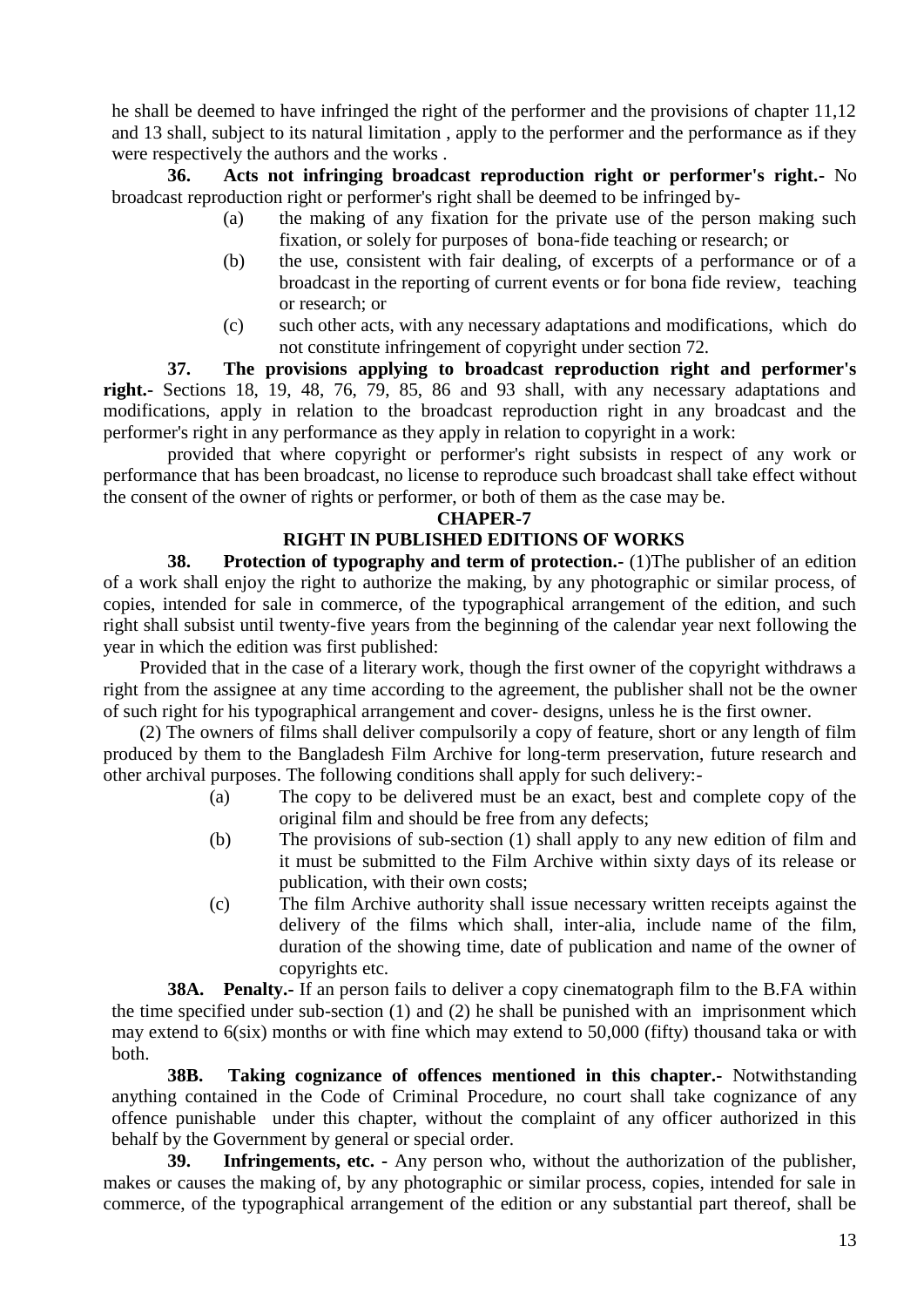deemed to infringe the rights of the publisher, and the provisions permitted by the nature of the matter, apply to the publisher and the typographical arrangements of editions as if they were authors and works respectively.

**Explanation.-** "Typographical arrangement" shall include calligraphy.

**Relations to copyright.-** For the removal of all doubts, it is hereby declared that the right conferred upon publishers by this chapter shall-

- (a) subsist irrespective of the question whether the edition is that of a work protected or unprotected by copyright;
- (b) not affect the copyright, if any, in the literary, dramatic, musical, or artistic work itself.

## **CHAPTER-8**

## **COPYRIGHT COCIETIES**

**41. Registration of Copyright Society.-** (1) No person or **Societies** shall, after the commencement of this Act, run or carry on business of issuing or granting licenses in respect of any work in which copyright subsists or in respect of any other rights conferred by this Act except under or in accordance with the registration granted under sub-section (3):

Provided that an owner of copyright shall, in his individual capacity, continue to have the right to grant licenses in respect of his own works consistent with his obligations as a member of the registered copyright society:

Provided further that a performing rights society functioning in accordance with the provisions of the Copyright Ordinance, 1962 (Ordinance No. XXXIV of 1962) immediately before the commencement of this Act shall be deemed to be a copyright society for the purposes of this chapter and every such society shall get itself registered within a period of one year from the date of commencement of this Act.

(2) Every society who fulfils such conditions as may be prescribed may apply for permission to do the business specified in sub-section (1) to the Registrar who shall submit the application to the Government.

(3) The Government may, having regard to the interests of the authors and other owners of rights under this Act, the interest and convenience of the public and in particular of the groups of persons who are most likely to seek licenses in respect of the relevant rights and the ability and professional competence of the applicants, register such association of persons as a copyright society subject to such conditions as may be prescribed:

Provided that the Government shall not ordinarily register more than one copyright society to do business in respect of the same class of works.

(4) The Government may, if it is satisfied that a copyright society is being managed in a manner detrimental to the interests of the owners of rights concerned, cancel the registration of such society after such inquiry as may be prescribed.

(5) If the Government is of the opinion that in the interest of the owners of rights concerned, it is necessary so to do, it may, by order, suspend the registration of such society pending inquiry under sub-section (4) for such period not exceeding one year as may be specified in such order and the Government shall appoint an administrator to discharge the functions of the copyright society.

**42. Administration of rights of owners by copyright society.**- (1) Subject to such conditions as may be prescribed,-

- (a) a copyright society may accept from an owner of rights exclusive authorization to administer any right in any work by issue of licenses or collection of license fees or both; and
- (b) an owner of rights shall have the right to withdraw such authorization without prejudice to the rights of the copyright society under any contract.

(2) It shall be competent for a copyright society to enter into agreement with any foreign society or organization administering rights corresponding to rights under this Act,-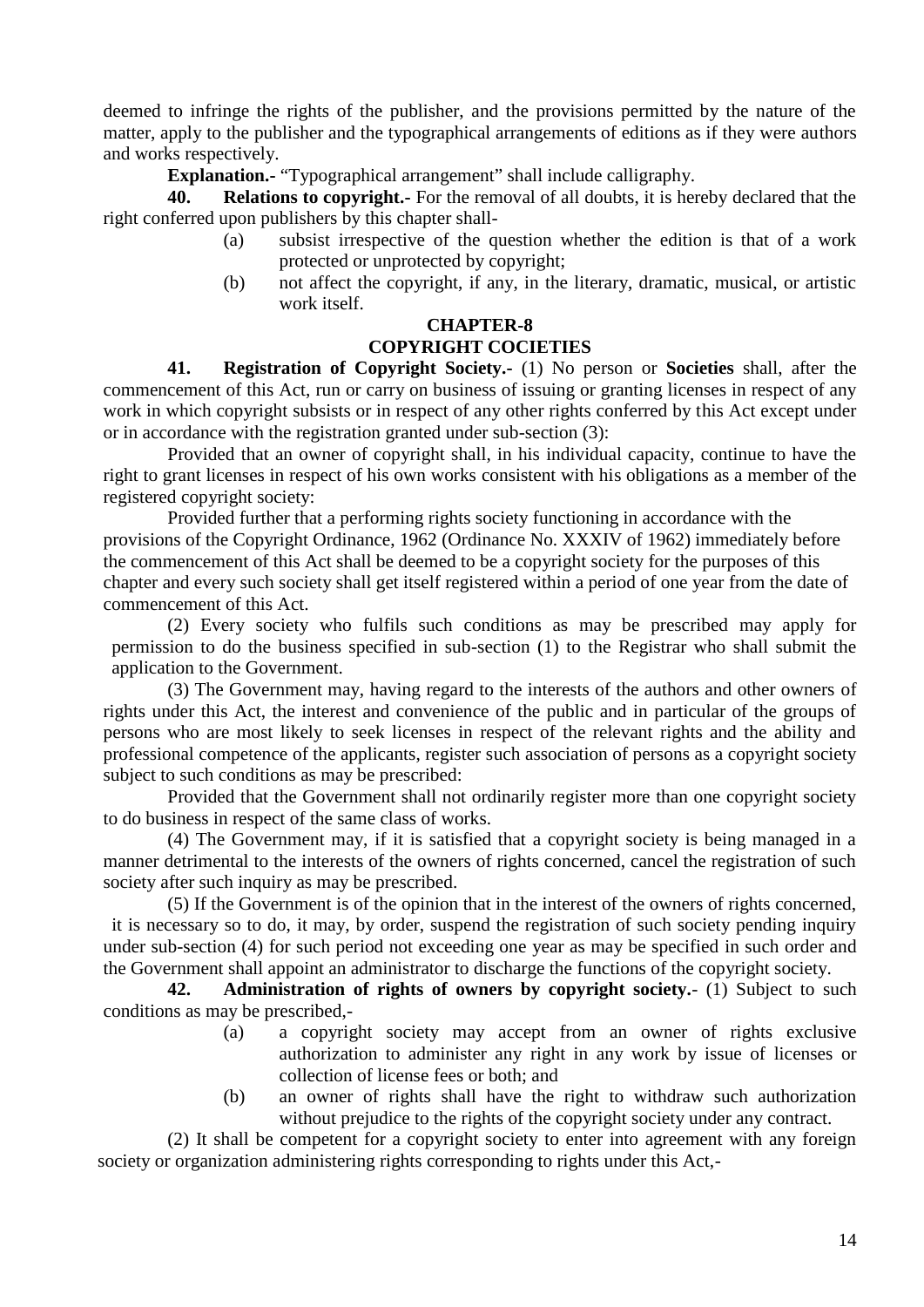- (a) to entrust such foreign society or organization the administration in any foreign country of rights administered by the said copyright society in Bangladesh, or
- (b) to entrust for administering in Bangladesh the rights administered in a foreign country by such foreign society or organization:

Provided that no such society or organization shall permit any discrimination regarding to the terms of license or the distribution of fees collected between rights in Bangladeshi and other works.

(3) Subject to such conditions as may be prescribed, a copyright society may-

- (a) issue licenses under section 48 in respect of any rights under this Act;
- (b) collect fees in accordance with such licenses;
- (c) distribute such fees among owners of rights after making deductions for its own expenses;
- (d) perform any other functions consistent with the provisions of section 44.

**43. Payment of remuneration by copyright society.-** (1) If the Government is of the opinion that copyright society for a class of work is generally administering the rights of the owners of rights in such work throughout Bangladesh, it shall appoint that society for the purposes of this section.

(2) The copyright society shall, subject to such rules as may be made in this behalf, frame a scheme for determining the quantum of remuneration payable to individual copyright owners having regard to the number of copies of the work in circulation:

Provided that such scheme shall restrict payment to the owners of rights whose work have attained a level of circulation which the copyright society considers reasonable.

**44. Control over the copyright society by the owner of right.-**(1) Every copyright society shall be subject to the collective control of the owners of rights under this Act whose rights are administered by it ( not being owners of rights under this Act administered by a foreign society or organization referred to in sub-section (2) of section 42) and shall, in such manner as may be prescribed-

- (a) obtain the approval of such owners of rights for its procedures of collection and distribution of fees;
- (b) obtain the approval of such owners of rights for the utilization of any amounts collected as fees for any purpose other than for distribution to the owners of rights; and
- (c) provide to such owners regular, full and detailed information concerning all its activities, in relation to the administration of their rights.

(2) All fees to be distributed among the owners of rights shall, as far as may be, be distributed in proportion to the actual use of their woks.

**45. Returns and reports.-** (1) Every copyright society shall, within the prescribed time and in the prescribed manner, prepare, publish and file with the Registrar, statements of all fees, charges or royalties which it proposes to collect for the grant of licenses for the works in respect of which it has authority to grant such licenses and such other returns and statements as may be prescribed.

(2) Any officer duly authorized by the Government in this behalf may call for any report or records of any copyright society for the purpose of satisfying himself that the fees collected by the society in respect of rights administered by it are being utilized and distributed in accordance with the provisions of this Act.

**46. Accounts and Audit.**- (1) Every copyright society shall maintain its proper accounts and other relevant records and prepare annual statement of accounts, in such form and in such manner as may be prescribed by the Government in consultation with the Comptroller and Auditor- General.

(2) The accounts of each of the copyright societies in relation to the payments received from the Government shall be audited by the Comptroller and Auditor-General at such intervals as may be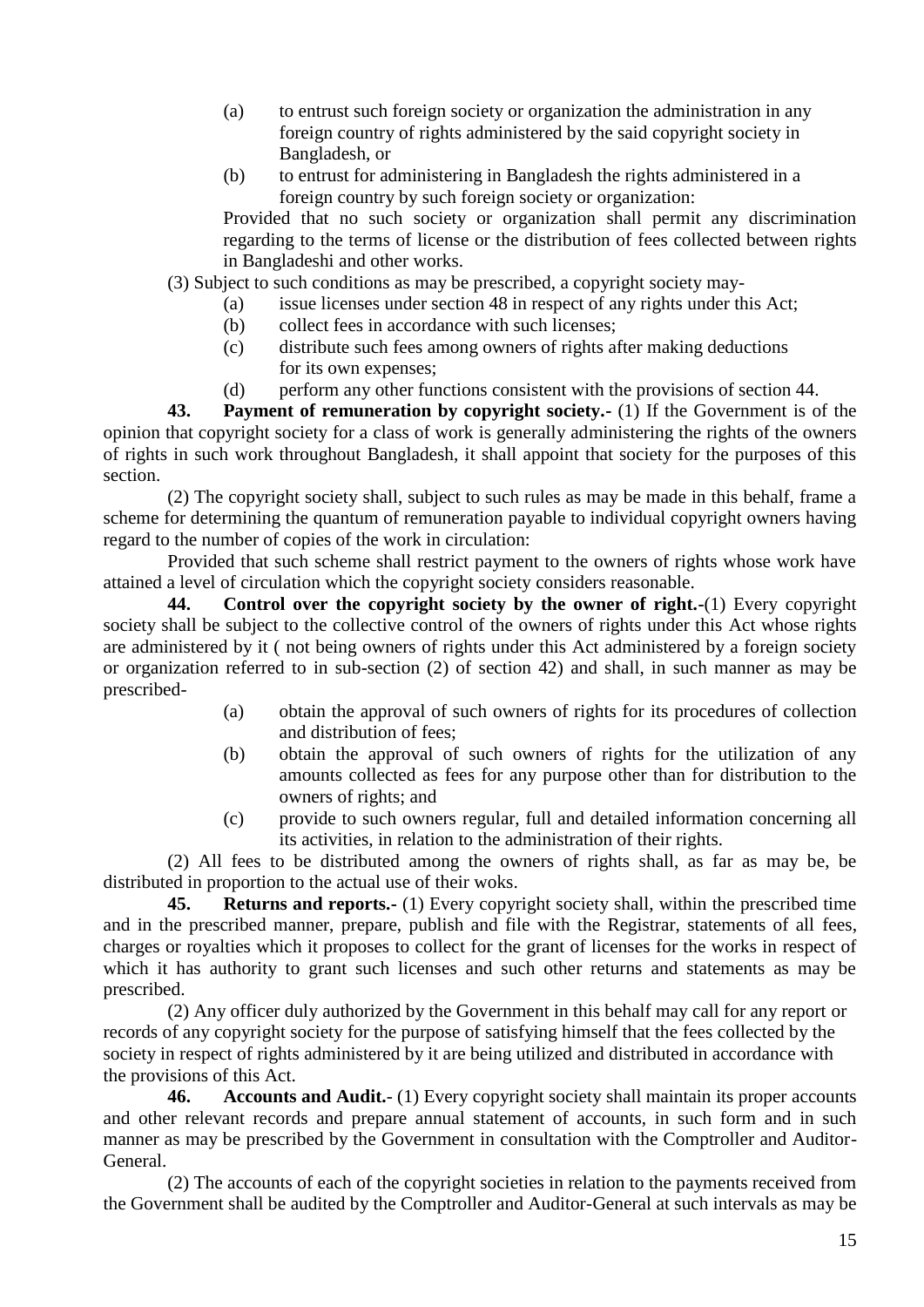specified by him and any expenditure incurred in connection with such audit shall be payable by the copyright society to the Comptroller and Auditor-General.

(3) The Comptroller and Auditor-General or any other person appointed by him in connection with the audit of the accounts of the copyright society referred to in sub-section (2) shall have the same rights and privileges and authority regarding such audit as the Comptroller and Auditor-General has in connection with the audit of the Government accounts and, in particular, shall have the right to demand the production of books, accounts and other documents and papers and to inspect any of the offices of the copyright society for the purpose only of such audit.

**47. Savings.-** (1) Nothing in this chapter shall affect the rights or liabilities in any work in connection with a performing rights society which had accrued or were incurred before the commencement of this Act.

(2) Nothing in this chapter shall affect any legal proceedings in respect of any rights and liabilities in any work in connection with a performing rights society which had accrued or were incurred before the commencement of this Act.

#### **CHAPTER-9**

#### **LICENSES**

**48. Licenses by owners of copyright.-** The owner of the copyright in any existing work or the prospective owner of the copyright in any future work may grant any interest in the copyright by license signed by him or by his duly authorized agent:

Provided that in the case of a license relating to copyright in any future work, the license shall take effect only when the work comes into existence.

**Explanation.-** When a person to whom a license relating to copyright in any future work is granted under this section dies before the work comes into existence, his legal representatives shall, in the absence of any provision to the contrary in the license, be entitled to the benefit of the license.

**49. Applications of section 19 and 20.-** The provisions of sections 19 and 20 shall, with necessary adaptations and modifications, apply in relation to a license under section 48 as they apply in relation to assignment of copyright in a work.

**50. Compulsory license in works withheld from public. -** (1) If at any time during the term of copyright in any Bangladeshi work which has been published or performed in public, an application is made to the Board that the owner of the copyright in the work-

- (a) has refused to republish or allow the republication of the work or has refused to allow the performance in public of the work and by reason of such refusal the work is withheld from the public; or
- (b) has refused to allow communication to the public by broadcast of such work, the Board, after giving to the owner of the copyright in the work a reasonable opportunity of being heard and after holding such inquiry as it may deem necessary, may, if it is satisfied that such refusal is not in the public interest, or that the grounds for such refusal are not reasonable, direct the Registrar to grant to the applicant a license to republish the work, perform the work in public or communicate the work to the public by broadcast, as the case may be, subject to payment to the owner of the copyright of such compensation and subject to such other terms and conditions as the Board may determine, and thereupon the Registrar shall grant the license to the applicant in accordance with the directions of the Board, on payment of such fees as may be prescribed.

**Explanation-** In this sub-section, the expression "Bangladeshi work" includes a cinematograph film or a sound recording made or manufactured in Bangladesh.

(2) Where two or more persons have made applications under sub-section (1), the license shall be granted to the applicant or applicants who, in the opinion of the Board, would best serve the interests of the general public.

**51. Compulsory license in unpublished Bangladeshi works.-** (1) Where, in the case of a Bangladeshi work, the author is dead or unknown or cannot be traced, or the owner of the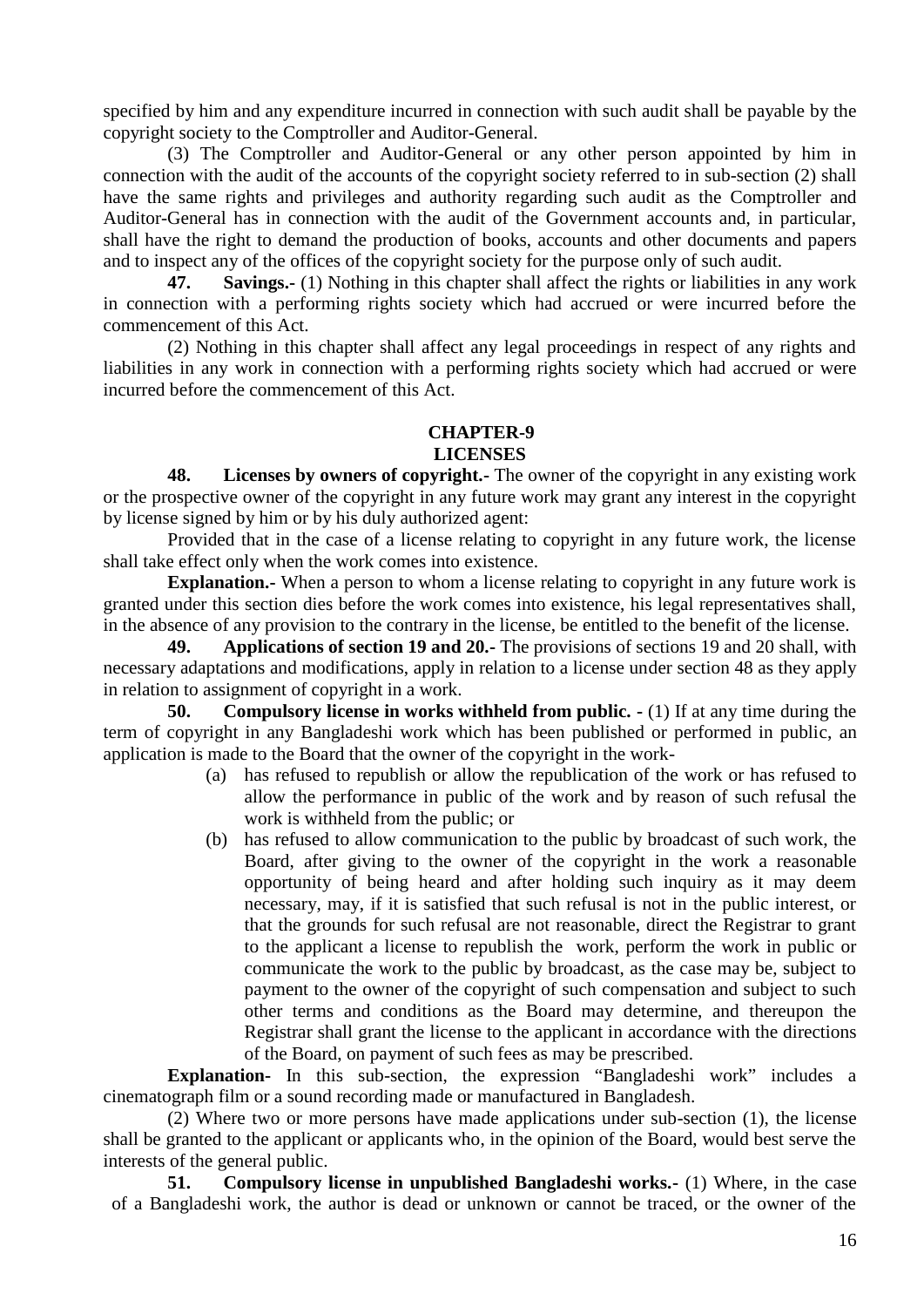copyright in such work cannot be found, any person may make an application to the Board for a license to publish such work or a translation or adaptation thereof in any language.

(2) Before making an application under sub-section (1) the applicant shall publish his proposal in one issue of a daily newspaper in the Bengali language and in one issue of a daily newspaper in the English language having circulation in Bangladesh and where the application is for the publication of a translation or adaptation in any language, also in one issue of any daily newspaper in that language, provided that a newspaper in that language is published in Bangladesh.

(3) Every such application shall be made under sub- section (2)-

- (a) in such form as may be prescribed,
- (b) shall be accompanied with a copy of the advertisement issued under sub section  $(2)$ ,
- (c) shall be accompanied by such fees as may be prescribed.

(4) Where an application is made to the Board under this section, it may, after holding such inquiry as may be prescribed, direct the Registrar to grant to the applicant a license to publish the work or a translation or adaptation thereof in the language mentioned in the application subject to the payment of such royalty and subject to such other terms and conditions as the Board may determine, and thereupon the Registrar shall grant the license to the applicant in accordance with the direction of the Board.

(5) Where a license is granted under this section, the Registrar may, by order, direct the applicant to deposit the amount of the royalty determined by the Board in the account specified by the Board so as to enable the owner of the copyright or, as the case may be, his heirs, executors or legal representatives to claim such royalty at any time.

(6) Without prejudice to the foregoing provisions of this section, in the case of a work referred to in sub-section (1), if the original author is dead, the Government may, if it considers that the publication of the work is desirable in the national interest, require the heirs, executors or legal representatives of the author to publish such work within such period as may be specified by it.

(7) Where any work is not published within the period specified by the Government under sub-section (6), the Board may, on an application made by any person for permission to publish the work and after hearing the parties concerned, permit such publication on payment of such royalty as the Board may, in the circumstance of such case, determine in the prescribed manner.

**52. License to produce and publish translation.-** (1) Any person may apply to the Board for a license to produce and publish a translation or adaptation of a literary or dramatic work n any language in general use in Bangladesh after a period of 5 (five) years from the first publication of the work.

(2) Notwithstanding anything contained in sub-section (1), any person may make an application to the Board for a license to produce and publish a translation or adaptation, in printed or analogous forms of reproduction, of a literary or dramatic work, other than a Bangladeshi work, in any language in general use in Bangladesh after a period of three years from the first publication of such work, if such translation is required for the purposes of teaching, scholarship, or research:

Provided that where such translation or adaptation is in a language not in general use in any developed country, a person may make such application after a period of one year from the publication of such work.

(3) Every application under sub-sections (1) and (2) shall be made in such form as may be prescribed and shall state the proposed retail price of a copy of the translation or adaptation of the work.

(4) Every applicant for a license under sub-section (1) and (2) shall, along with his application, deposit with the Registrar such fees as may be prescribed.

(5) Where an application is made to the Board under sub-sections (1) and (2), it may, after holding such inquiry as may be prescribed, direct the Registrar to grant to the applicant a license, not being an exclusive license, to produce and publish a translation or adaptation of the work in the language mentioned in the application.

(6) The direction under sub-section (5) by the Board shall be subject to the conditions that,-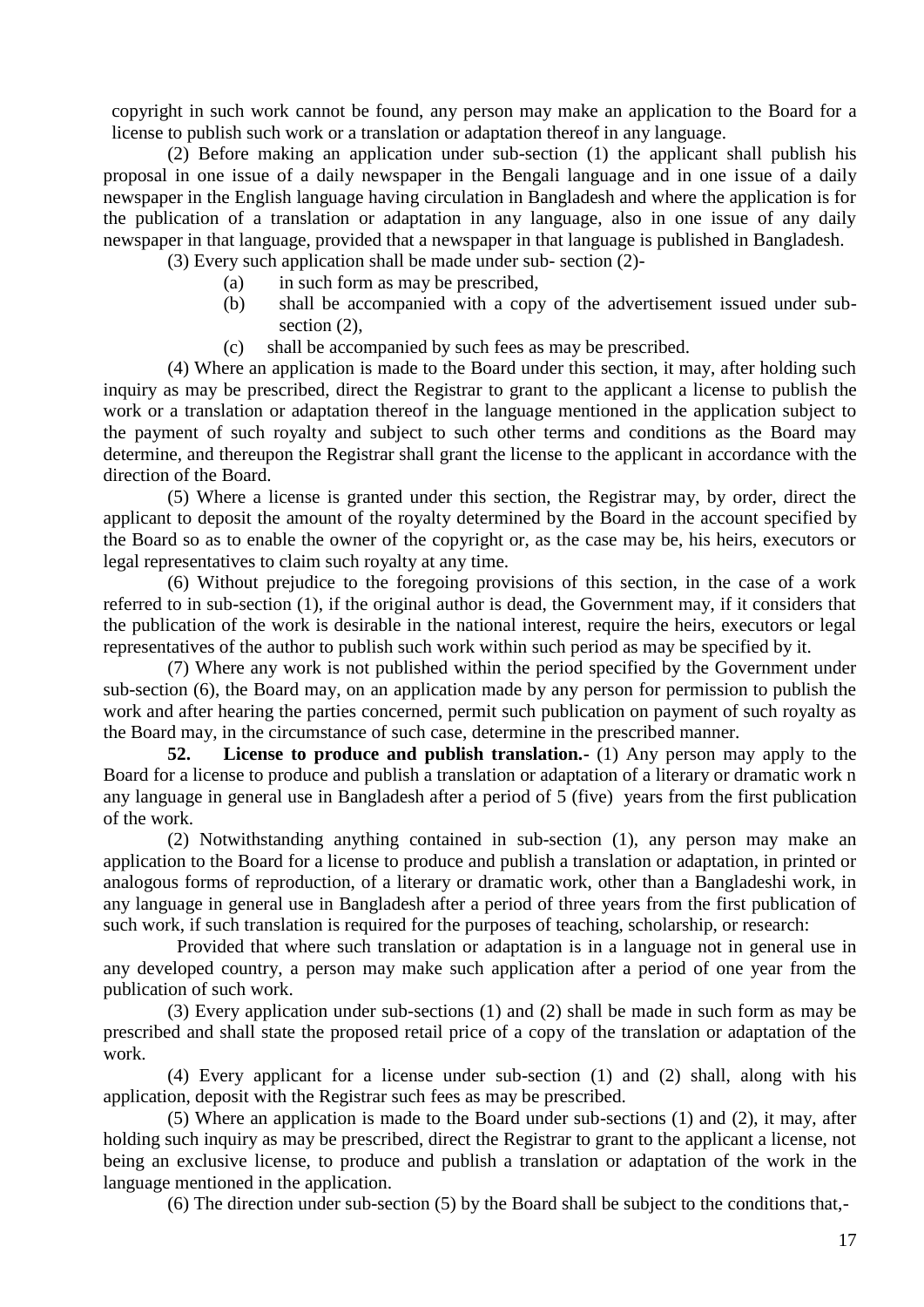- (a) the applicant shall pay royalties to the owner of the copyright in the work in respect of copies of the translation of the work sold to the public, calculated at such rate as the Board may, in the circumstances of each case, determine in the prescribed manner;
- (b) where the license is granted on an application under sub-section (2), the license shall not extend to the export of copies of the translation of the work outside Bangladesh and every copy of such translation shall contain a notice in the language of such translation or adaptation that the copy is available for distribution only in Bangladesh:

provided that this clause shall not apply to the export by the Government or any authority under the Government of such copies of the translation or adaptation of the work in a language other than English, French or Spanish to any country if-

- (i) such copies are sent to citizens of Bangladesh residing outside Bangladesh or to any association of such citizens outside Bangladesh; or commencement
- (ii) such copies are meant to be used for purposes of teaching, scholarship or research and not for any commercial purpose; and
- (iii) in either case, of above (i) and (ii); the permission for such export has been given by the Government of that country:

provided further that, no license under sub-section (1) shall be granted unless-

- (i) a translation or adaptation of the work in the language mentioned in the application has not been published by the owner of the copyright in the work or any person authorized by him within five years of the first publication of the work, or if a translation has been so published, it has been out of print;
- (ii) no license under the said the sub-section shall be granted except the application made under the proviso to sub-section (2),unless a translation of the work in the language mentioned in the publication has not been published by the owner of the copyright in the work or any person authorized by him within three years of the first publication of the work, or if a translation has been so published, it has been out of print;
- (iii) no license under the proviso to sub-section (2) shall be granted, unless a translation of the work in the language mentioned in the application has not been published by the owner of the copyright in the work or any person authorized by him within one year of the first publication of the work, or if a translation has been so published, it has been out of print:

Provided further that in either of the case, no license shall be granted unless-

- (i) the applicant has proved to the satisfaction of the Board that he had requested and had been denied authorization by the owner of the copyright to produce and publish such translation or adaptation, or that he was, after due diligence on his part, unable to find the owner of the copyright ;or he has demanded more unreasonable royalties than the normal selling prices, prevailing in Bangladesh by imposing unreasonable conditions for publication of the translation or adaptation.
- (ii) where the applicant is unable to find the owner of the copyright, he had sent a copy of his request for such authorization by registered air mail post to the publisher whose name appears from the work, not less than two months before the application for the license;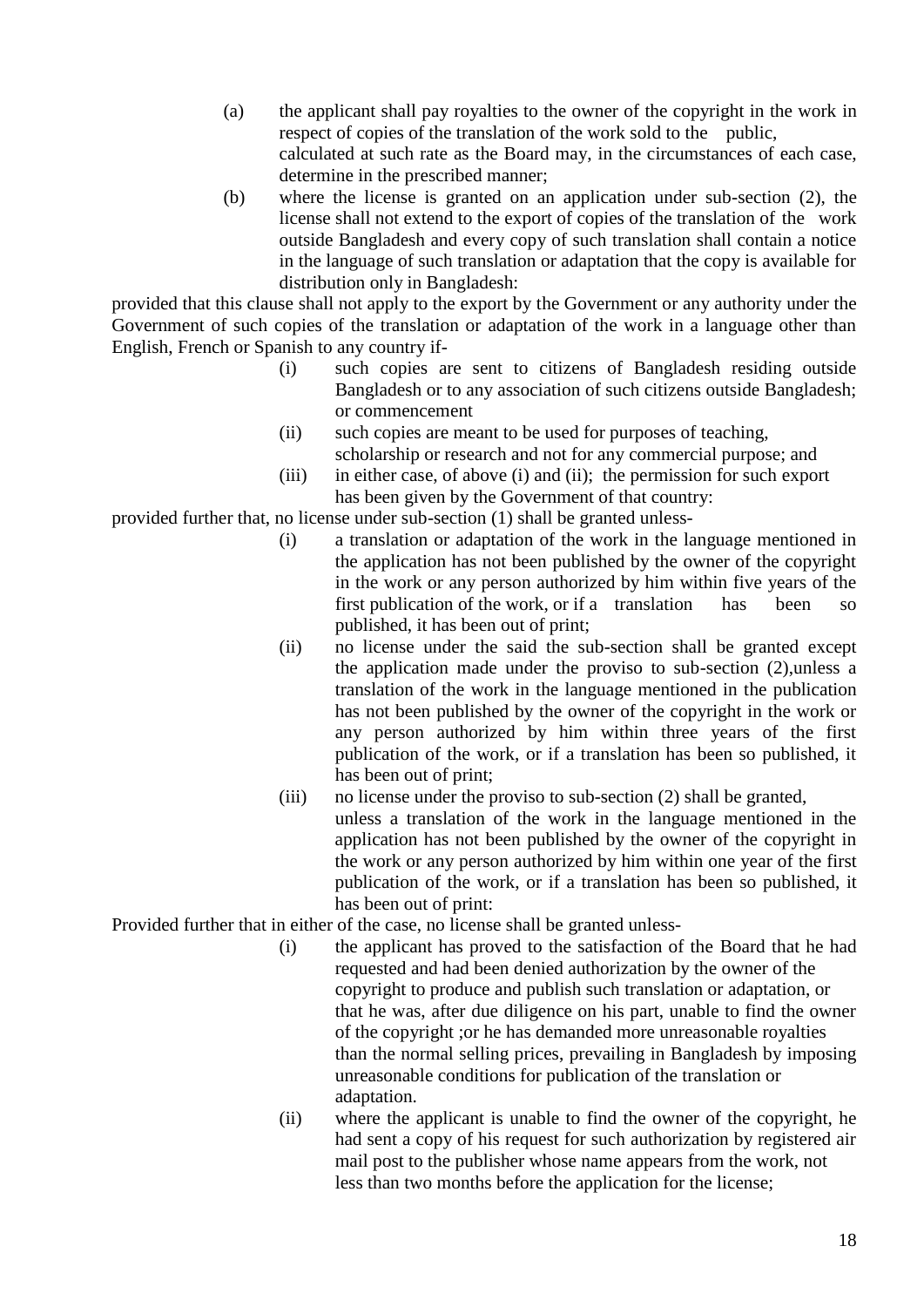- (c) a period of six months in the case of an application under sub-section(2), except an application under the proviso thereto, or nine months in case of an application under the proviso to that sub-section, has elapsed from the date of making the request under clause (a), or where copy of the request has been sent under clause (b) of this proviso, from the date of sending of such copy, and the translation of the work in the language mentioned in the application has not been published by the owner of the copyright in the work or any person authorized by him within the said period of six months or nine months, as the case may be;s
	- $(iv)$  in the case of any application under sub-section  $(2)$ -
		- (1) the name of the author and the title of the particular edition of the work proposed to be translated are printed on all copies of the translation;
		- (2) if the work is composed mainly of illustrations, the provisions of section 53 are also complied with;
	- (v) the Board is satisfied that the applicant is competent to produce and publish a correct translation or adaptation of the work and possesses the means to pay to the owner of the copyright the royalties payable to him under this section.
	- (vi) the author has withdrawn from circulation copies of the work; and
	- (vii) an opportunity of being heard is given, wherever practicable, to the owner of the copyright in the work.

(7) Any broadcasting authority may apply to the Board for a license to produce and publish the translation of-

- (a) a work referred to in sub-section (2) and published in printed or analogous form of reproduction; or
- (b) any text incorporated in audio-visual fixations prepared and published solely for the purpose of systematic instructional activities, for broadcasting such translation for the purpose of teaching or for the dissemination of the results of specialized, technical or scientific research to the experts in any particular field:

provided that such license shall not be granted unless-

- (i) the translation or adaptation is made from work made and acquired in accordance with law;
- (ii) the broadcast is made through the medium of sound and visual recordings;
- (c) such recording has been lawfully and exclusively made for the purpose of broadcasting in Bangladesh by the applicant or any other broadcasting agency;
- (d) the translation and the broadcasting of such translation are not used for any commercial purposes .

(8) The provisions of sub-sections (3) - (5), in so far as they are applicable to an application under sub-section (2), shall, with necessary modifications, apply to the grant of a license under sub section  $(7)$ .

**Explanation.-** For the purposes of this section -

- (a) "purpose of research" does not include the purpose of industrial research, or purpose of research by body corporate (except body corporate owned or controlled by the Government) or other societies or body of persons for commercial purposes;
- (b) "purpose of teaching, research or scholarship" includes purposes of instructional activity at all levels in educational institutions, including schools,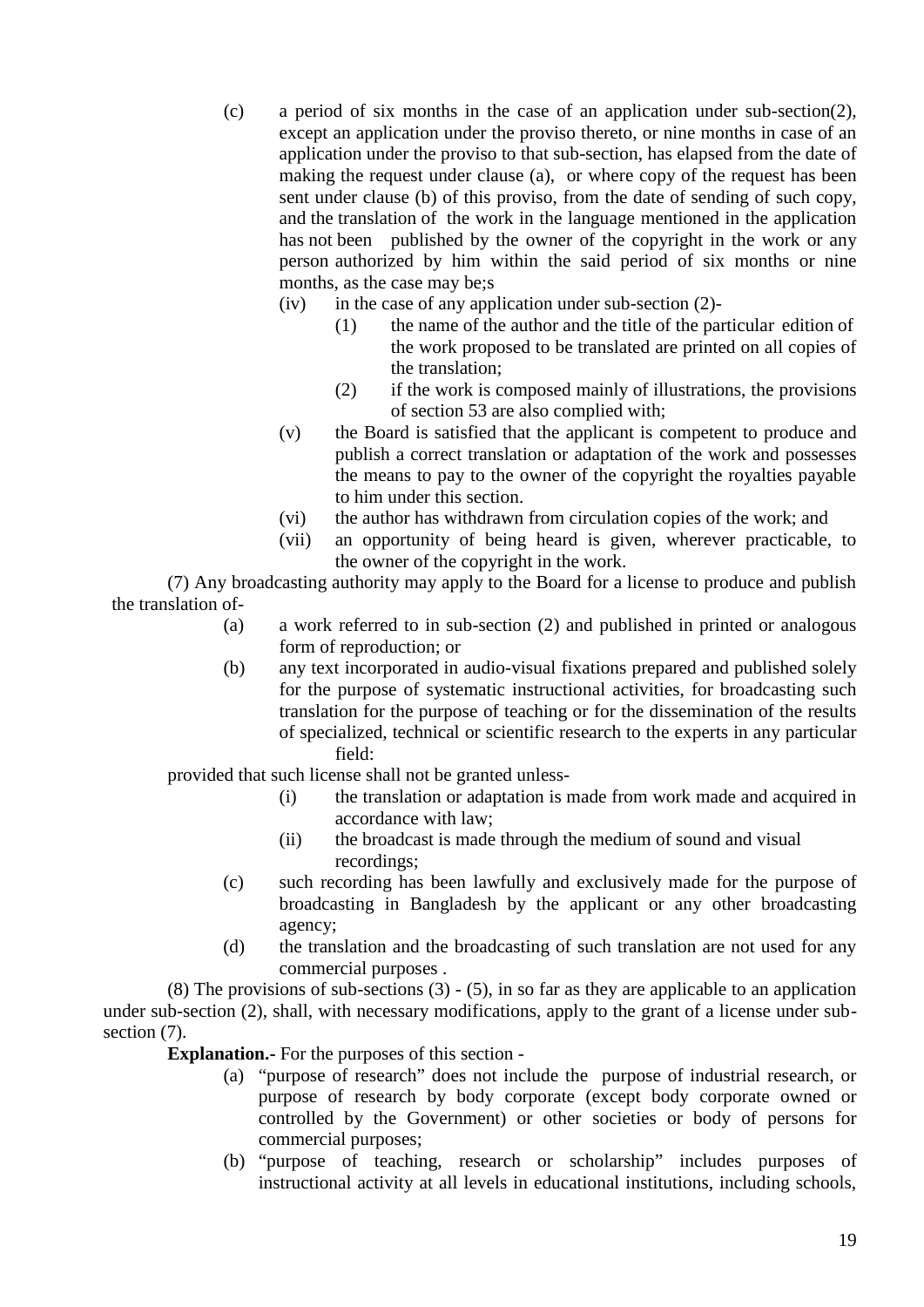colleges, universities and tutorial institutions and purposes of all other types of organized educational activities.

**53. License to reproduce and publish works for certain purposes.-** (1) Where, after the expiry of seven years from the date of the first publication of a work of a novel, poetry, drama, music or art or any work relating thereof, or three years from the date of the first publication of a work of natural science, physical science, mathematics or technology or any work relating thereof and five years from the date of the first publication of a work in any other case, the copies of such work are not made available in Bangladesh, or such copies have not been put on sale in Bangladesh for a period of six months, to the general public, or in connection with systematic instructional activities at a price reasonably related to the normal charge in Bangladesh for comparable works by the owner of the right of reproduction or by any person authorized by him in this behalf, any person may apply to the Board for a license to reproduce and publish such work in printed or analogous forms of reproduction at the price at which an edition of such work is sold or at a lower price for the purposes of systematic instructional activities.

(2) Every such application shall be made in such form as may be prescribed, stating the proposed retail price of a copy of the work to be reproduced.

(3) Every applicant for a license under this section shall, along with the application, deposit such fees as may be prescribed.

(4) Where an application is made to the Board under this section, it may, after holding such inquiry as may be prescribed, direct the Registrar to grant to the applicant a license, not being an exclusive license, to produce and publish a reproduction of the work mentioned in the application on conditions of:-

- (a) paying to the owner of the copyright in the work by the applicant royalties in respect of copies of reproduction of the work sold to the public, calculated at such rate as the Board may, in the circumstances of each case, determine in the prescribed manner;
- (b) prohibiting extension of the license granted under this section to the export of copies of the reproduction of the work outside Bangladesh; and
- (c) containing on every copy of such reproduction a notice that the copy is available for sale and distribution only in Bangladesh.

(5) No license under this section shall be granted or has been kept effective after granting the license, as the case may be, unless -

- (a) the applicant has proved to the satisfaction of the Board that he had requested and had been denied authorization by the owner of the copyright in the work to translate or reproduce and publish such work or that he was, after due diligence on his part, unable to find such owner; and he has informed the same to a national or international information centre set for the purpose by some country, where, it is believed that, the head quarter of the publishing house of the said work, is situated;
- (b) where the applicant was unable to find the owner of the copyright, he had sent a copy of his request for such authorization by registered airmail post to the publisher whose name appears from the work not less than three months before the application for the license;
- (c) the Board is satisfied that the applicant is competent to reproduce and publish an accurate reproduction of the work and possesses the means to pay to the owner of the copyright the royalties payable to him under this section;
- (d) the applicant undertakes to reproduce and publish the work at such price as may be fixed by the Board being a price reasonably related to the price normally charged in Bangladesh for works of the same standard on the same or similar subjects;
- (e) a period of six months in the case of an application for the reproduction and publication of any work of natural science, physical science, mathematics or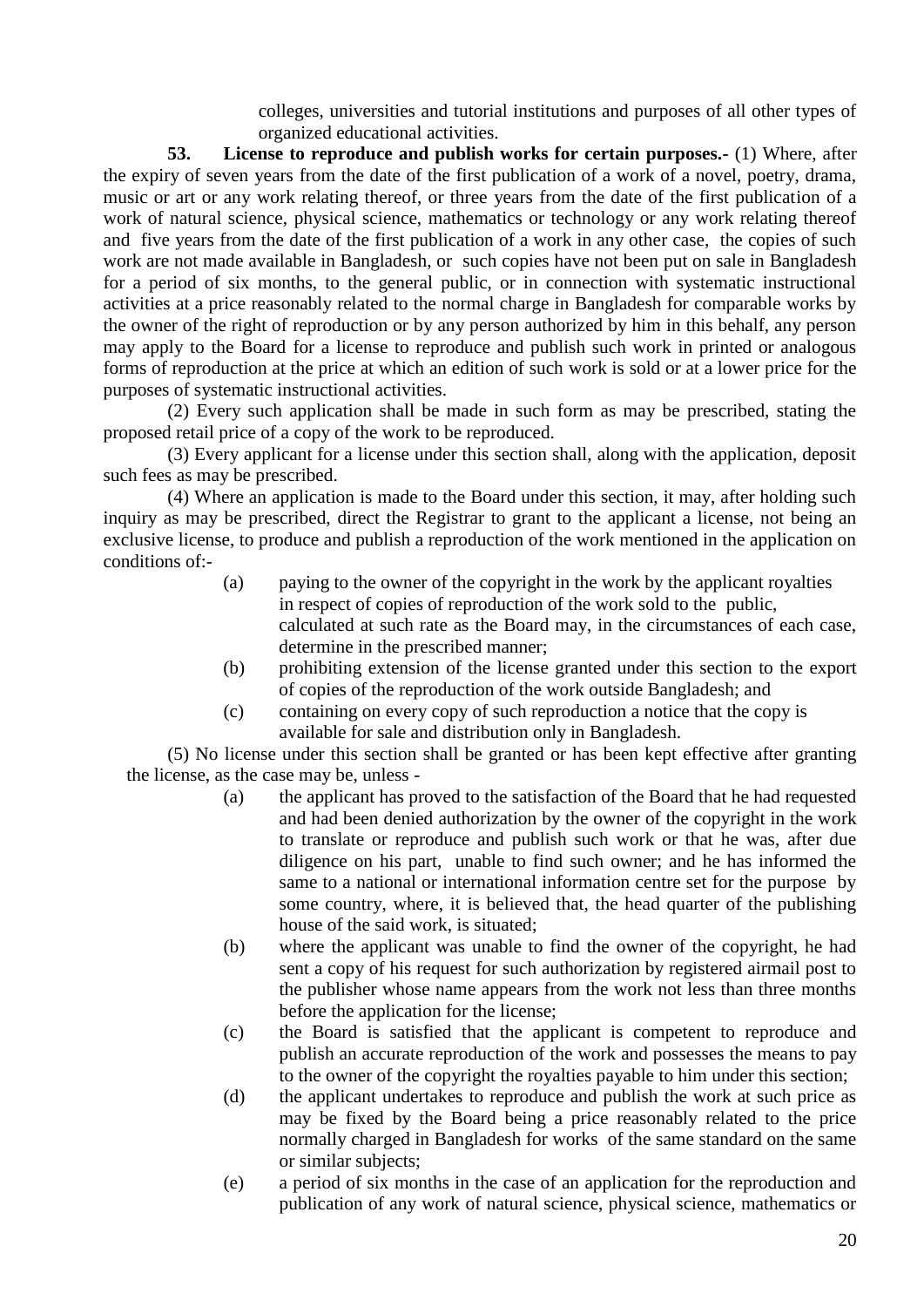technology has elapsed from the date of making the request under clause (a), or where a copy of the request has been sent under clause (b), from the date of sending of a copy, and a reproduction of the work has not been published by the owner of the copyright in the work or any person authorized by him within the said period of six months:

- (f) a period of three months in the case of an application for reproduction of any other work has elapsed from the date of making the request under clause (a), or where a copy of the request has been sent under clause (b), from the date of sending of a copy, and a reproduction has not been published by the owner of the copyright in the work or any person authorized by him within the said period of three months;
- (g) the name of the author and the title of the particular edition of the work proposed to be reproduced are printed on all the copies of the reproduction;
- (h) the author has not withdrawn the copies of the work from market; and
- (i) an opportunity of being heard is given, wherever practicable, to the owner of the particular edition of copyright in the work.

(6) No license to reproduce and publish the translation or adaptation of a work shall be granted under this section unless such translation or adaptation has been published by the owner of the right of translation or any person authorized by him in this behalf and the translation is not in a language in general use in Bangladesh.

(7) The provisions of this section shall apply to the reproduction and publication, or translation into a language in general use in Bangladesh, of any text incorporated in audio-visual fixations prepared and published solely for the purpose of systematic instructional activities.

**54. Termination of license granted under this chapter.-** (1) If, at any time after granting of a license to produce and publish the translation or adaptation of a work in any language under sub-section (2) of section 52 (hereinafter in this sub-section referred to as licensed work), the owner of the copyright in the work or any person authorized by him publishes a translation of such work in the same language and which is substantially the same in content at a price reasonably related to the price normally charged for the translation of works of the same standard on the same or similar subject, the license so granted shall be terminated:

Provided that no such termination shall take effect until after the expiry of a period of three months from the date of service of a notice in the prescribed manner on the person holding such license by the owner of the right of translation intimating the publication of the translation as aforesaid:

Provided further that copies of the licensed work produced and published by the person holding such license before the termination of the license takes effect may continue to be sold or distributed until the copies already produced and published are exhausted.

(2) If, at any time after the granting of a license to produce and publish the reproduction or translation of any work under section 53, the owner of the right of reproduction or any person authorized by him sells or distributes copies of such work or a translation thereof, as the case may be, and which is substantially the same in content at a price reasonably related to the price normally charged for works of the same standard on the same or similar subject, the license so granted shall be terminated:

provided that no such termination shall take effect until after the expiry of a period of three months from the date of service of a notice in the prescribed manner on the person holding the license by the owner of the right of reproduction intimating the sale or distribution of the copies of the editions of the work as aforesaid:

Provided further that any copies already reproduced by the licensee before such termination takes effect may continue to be sold or distributed until the copies already produced are exhausted.

#### **CHAPTER-10**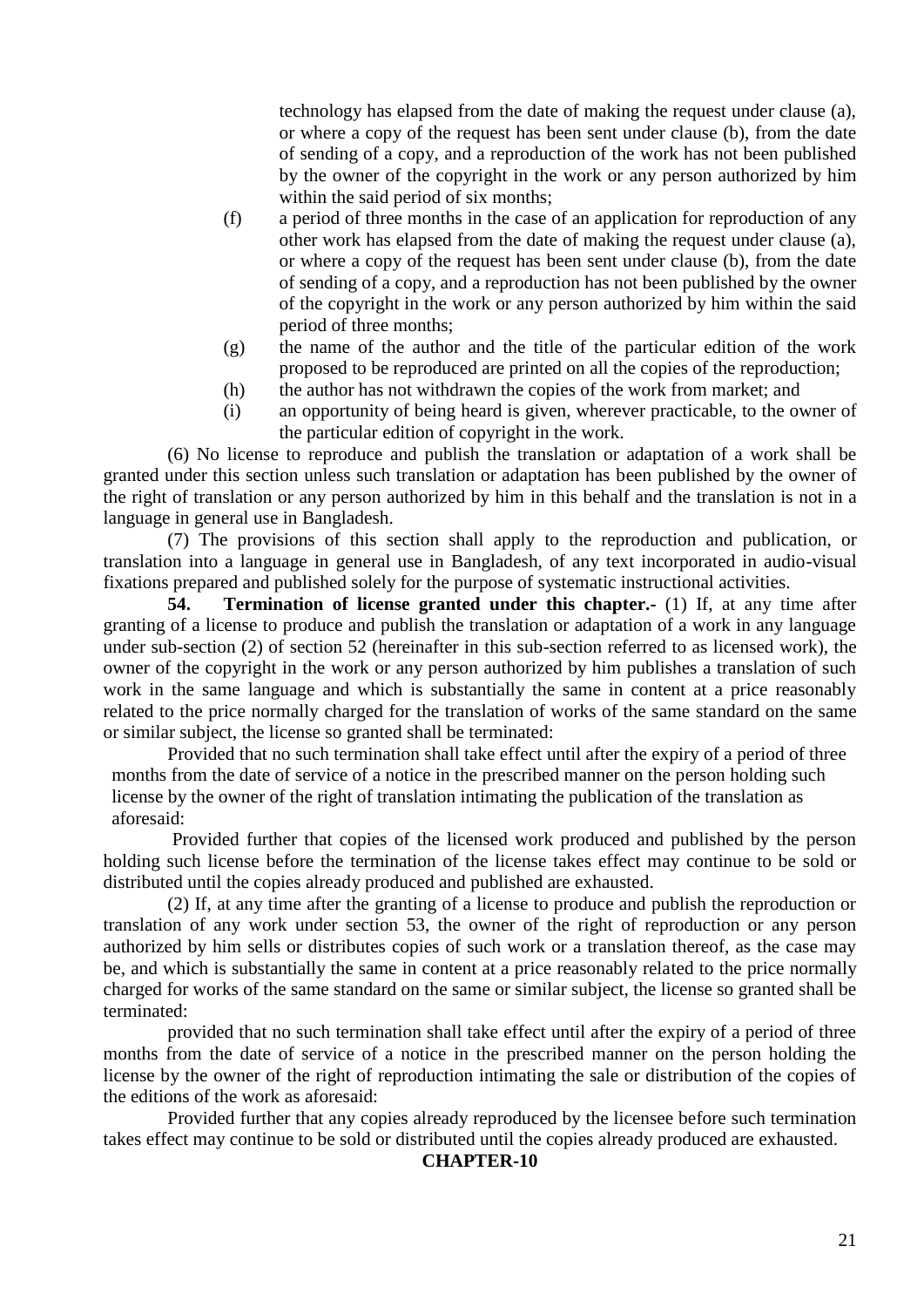## **REGISTRATION OF COPYRIGHT**

**55. Register of copyright, indexes, form and inspection of Register.-** (1)The Registrar shall keep at the Copyright Office a register to be called the Register of Copyrights, in such form as may be the prescribed, in which the names or titles of works and the names and addresses of authors, creators, publishers and owners of copyright and such other particulars shall be entered.

(2) The Registrar shall also keep such indexes of the Register of Copyrights as may be prescribed.

(3) The Register of Copyrights and the indexes thereof kept under this section shall at all reasonable times be open to inspection, and any person shall be entitled to take copies of, or make extracts from, any such Register or index on payment of such fees and subject to such conditions as may be prescribed.

**56. Registration of copyrights.- (1)** The author or publisher of, or the owner of, or other person interested in the copyright in, any work may make an application in the prescribed form accompanied by the prescribed fees to the Registrar for entering particulars of the work in the Register of Copyrights.

(2) On receipt of an application in respect of any work under sub-section (1), the Registrar may, after holding such inquiry as he may deem fit, enter the particulars of the work in the Register of Copyrights and issue a certificate of such registration to the applicant unless, for reasons to be recorded in writing, he considers that such entry should not be made in respect of any work.

**57. Registration of assignments etc., of copyrights.-** (1) Any person interested in the grant of an interest in a copyright, either by assignment or license, may make an application in the prescribed form, accompanied by the prescribed fees, the original instrument of such grant and a certified copy thereof, to the Registrar for entering the particulars of the grant in the Register of copyright.

(2) On receipt of an application in respect of any work under sub-section (2), the Registrar shall, after holding such inquiry as he may deem fit, enter the particulars of the grant in the Register of Copyrights unless, for reasons to be recorded in writing, he considers that such entry should not be made in respect of any grant.

(3)The certified copy of the grant shall be retained at the Copyright Office and the original shall be returned to the person depositing it, with a certificate of registration endorsed thereon or affixed thereto.

**58. Correction of entries in the Register of Copyrights and indexes, etc.-** The Registrar may, in the prescribed cases and subject to the prescribed conditions, amend or alter the Register of Copyrights and the indexes by correcting any error in any name, address or particulars; or correcting any other error which may have arisen therein by accidental slip or omission.

**59. Rectification of Register by Copyright Board**-. The Board may, on application of the Registrar or of any person aggrieved, order the rectification of the Register of Copyrights by-

- (a) the making of any entry wrongly omitted to be made in the Register; or
- (b) the expunging of any entry wrongly made in, or remaining on, the Register; or
- (c) the correction of any error or defect in the Register.

**60. Register of Copyrights to be prima facie evidence of particulars entered therein.-** (1) The Register of Copyrights and the indexes shall be prima facie evidence of the particulars entered therein and documents purporting to be copies of any entry thereon or extract there from certified by the Registrar and impressed with the seal of the Copyright Office shall be admissible in evidence in all courts without further proof or production of the original.

(2) A certificate of registration of copyright in respect of any work shall be prima facie evidence that copyright subsists in the said work and the person shown in the certificate as the owner of the copyright is the owner of such copyright.

61. **Entries in the Register of Copyrights, etc., to be published.-** Every entry made in the Register of Copyrights or the particulars of any work entered under section 56 and section 57,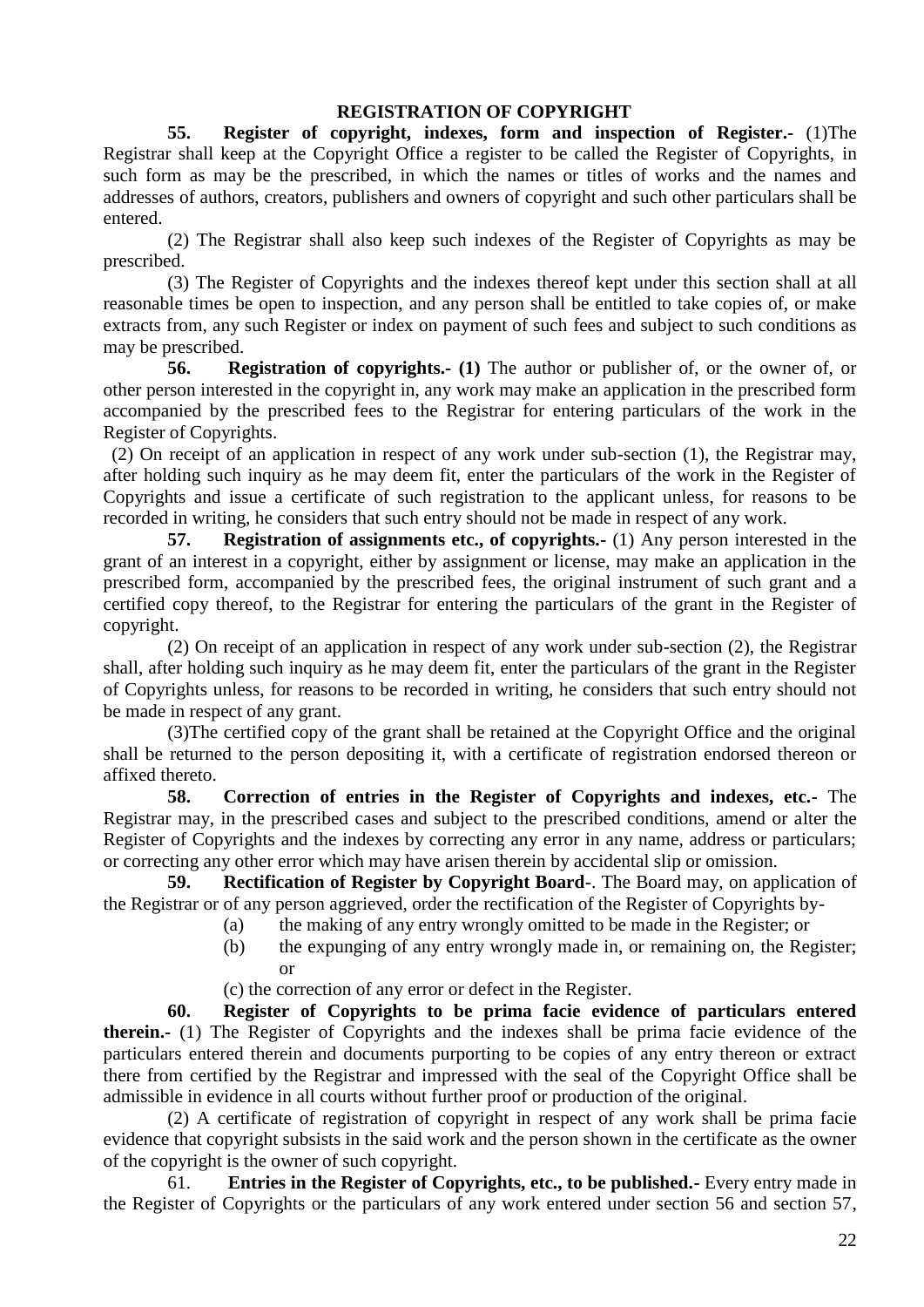the correction of any entry made in such Register under section 58 and every rectification made under section 59 shall be published by the Registrar in the official Gazette.

#### **CHAPTER-11**

## **DELIVERY OF BOOKS AND NEWSPAPERS TO THE NATIONAL LIBRARY**

**62. Delivery of books to National Library.-** (1) Subject to any rules to be made under this Act, but without prejudice to the provisions contained in section 24 of the Printing Presses and Publications (Declaration and Registration) Act, 1973, (Act XXIII of 1973), the publisher of every book published in Bangladesh after commencement of this Act shall, notwithstanding any agreement to the contrary, deliver at his own expense, one copy of the book to the National Library within sixty days from the date of its publication.

(2) The copy delivered to the National Library of Bangladesh shall be a copy of the whole book with all maps and illustrations belonging thereto finished and coloured in the same manner as the best copies of the same, and shall be bound, sewed or stitched together and on the best paper on which any copy of the book is printed

(4) Nothing contained in sub-section (1) shall apply to any second or subsequent edition of a book in which edition no additions or a alterations either in the letter press or in the maps, book prints or other engravings belonging to the book have been made, and a copy of the first or any other edition of which book has been delivered under this section.

**63. Delivery of periodicals and newspapers to National Library.-** Subject to any rules to be made under this Act, but without prejudice to the provisions contained in section 26 of the Printing Presses and Publications (Declaration and Registration) Act, 1973 (Act XXIII of 1973), the publisher of every periodical or newspaper published in Bangladesh shall deliver, at his own expense, one copy of each issue of such periodicals or newspapers as soon as it is published to National Library.

**64. Receipt for books delivered.-** The person in charge of National Library (whether called a librarian or by any other name) or any other person authorized by him, to whom a copy of a book is delivered under section 62 or section 63 shall give to the publisher a receipt in writing there of.

**65. Penalty.-** Any publisher who contravenes any provision of this Act or of any rule made under it shall be punished with a fine which may extend to one thousand taka and, if the contravention is in respect of a book or periodical, shall also be punished with a fine which shall be equivalent to the value of the book or periodical and the court trying the offence may direct that the whole or any part of the fine, realized from him, shall be paid, by way of compensation, to the National Library to which the book or periodical or newspaper, as the case may be, ought to have been delivered.

**66. Cognizance of offences under this chapter.-** (1) No court shall take cognizance of any offence punishable under this chapter save on complaint made by an officer empowered in this behalf by the Government by a general or special order.

(2) No court inferior to that of a Metropolitan Magistrate or a Magistrate of the first class shall try any offence under this chapter.

**67. Application of this chapter to books, periodicals and newspapers published by Government.-** This chapter shall also apply to books, periodicals and newspapers published by, or under the authority of, the Government but shall not apply to books meant for official use only.

#### **CHAPTER-12**

## **INTERNATIONAL COPYRIGHT**

68. **Provisions as to works of certain international organizations.-** (1) The Government may, by notification in the official Gazette, declare that this section shall apply to such organizations as may be specified therein of which one or more sovereign state thereof are members.

(2) Where any work is made or first published by or under the direction or control of any organization to which this section applies; and there would, apart from this section, be no copyright in the work in Bangladesh at the time of making or, as the case may be, of the first publication thereof; and either the work is published as aforesaid in pursuance of an agreement in that behalf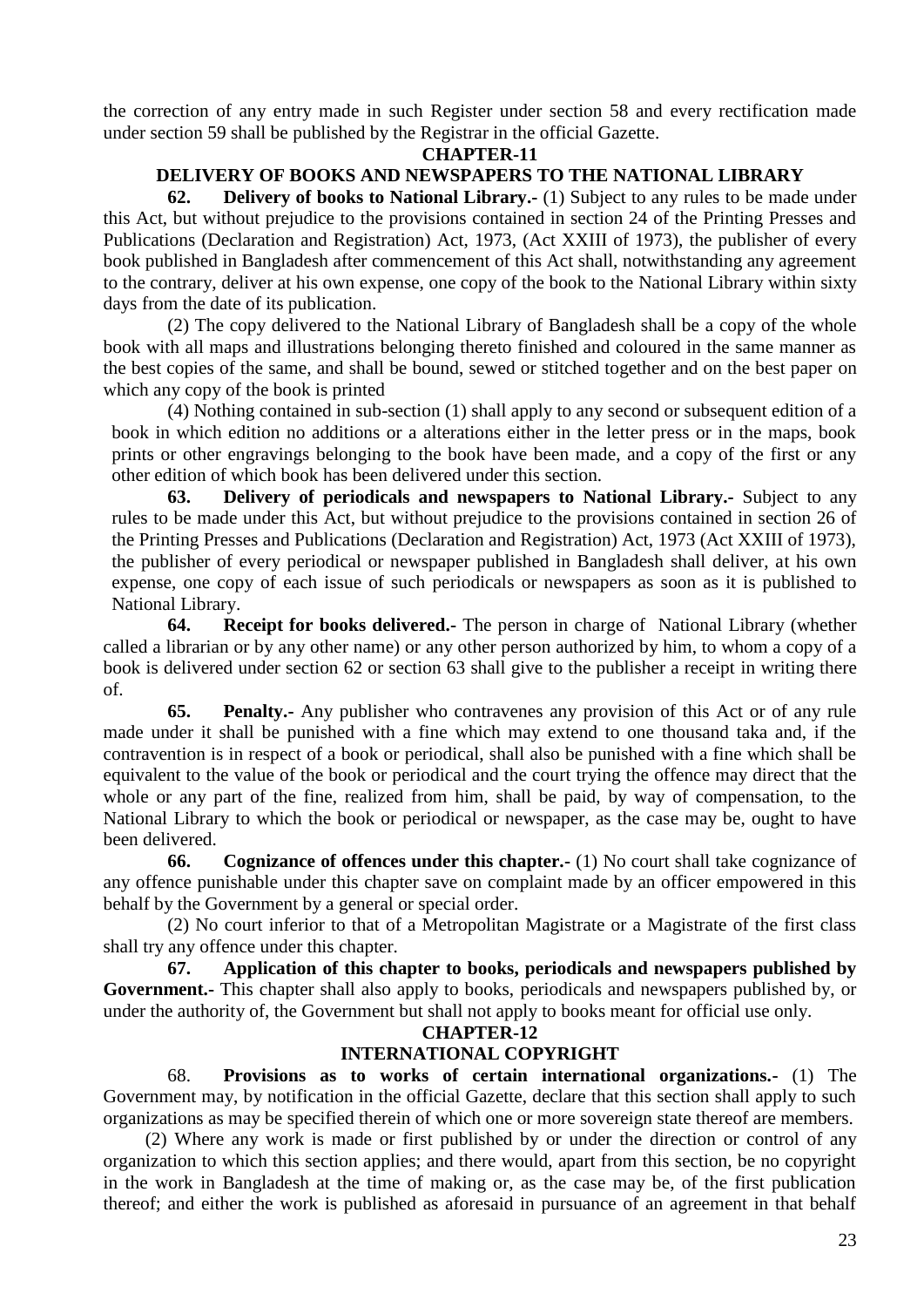with the author, being an agreement which does not reserve to the author of the copyright, if any, in the work; or under section 17 any copyright in the work would belong to the organization; there shall subsist copyright in the work throughout Bangladesh.

(3) Any organization to which this section applies which at the material time had not the legal capacity of a body corporate shall have and be deemed at all material times to have had, the legal capacity of a body corporate for the purpose of holding, dealing with, and enforcing copyright and in connection with all legal proceedings relating to copyright.

69. **Power to extend copyright to foreign works**.- (1) The Government may, by order published in the official Gazette, direct that all or any of the provisions of this Act shall apply in the following cases subject to the provisions of this chapter, namely:-

- (a) to works first published in a foreign country to which the order relates in like manner as if they were first published within Bangladesh;
- (b) to unpublished works, or any class thereof, the authors whereof were at the time of making of the work, subject or citizens of a foreign country to which the order relates, in like manner as if the authors were citizens of Bangladesh;
- (c) in respect of domicile in a foreign country to which the order relates in like manner as if such domicile were in Bangladesh;
- (d) to any work of which the author was at the date of the first publication thereof, or, in a case where the author was dead at that date, was at the time of his death, a subject or citizen of a foreign country to which the order relates in like manner as if the author was a citizen of Bangladesh at that date or time*;* and thereupon, subject to the provisions of this chapter and of the order, this Act shall apply accordingly:

Provided that –

- (i) before making an order under this section in respect of any foreign country (other than a country with which Bangladesh has entered into a treaty or which is a party to a convention relating to copyright to which Bangladesh is also a party), the Government shall be satisfied that the foreign country has made, or has undertaken to make, such provisions, if any, as it appears to the Government expedient to require for the protection in that country of works entitled to copyright under the provisions of the this Act;
- (ii) the order may provide that the provisions of this Act shall apply either generally or in relation to such classes of works or such classes of cases as may be specified in the order;
- (iii) the order may provide that the term of copyright in Bangladesh shall not exceed that conferred by the law of the foreign to which the order relates;
- (iv) the order may provide that the provisions of this Act as to delivery of copies of books to the National Library shall not apply to works first published in such foreign country except so far as provided by the order;
- (v) in applying the provisions of this Act as to ownership of copyright, the order may make such exception and modification as appears necessary, having regard to the law of the foreign country;
- (vi) the order may provide that this Act or any part thereof shall not apply works made or first published, before the commencement of the order or that this Act or any part thereof shall not apply to works first published before the commencement of the order;
- (vi) the order may provide that the enjoyment of the rights conferred by this Act shall be subject to the accomplishment of such conditions and formalities, if any, as may be prescribed by the order.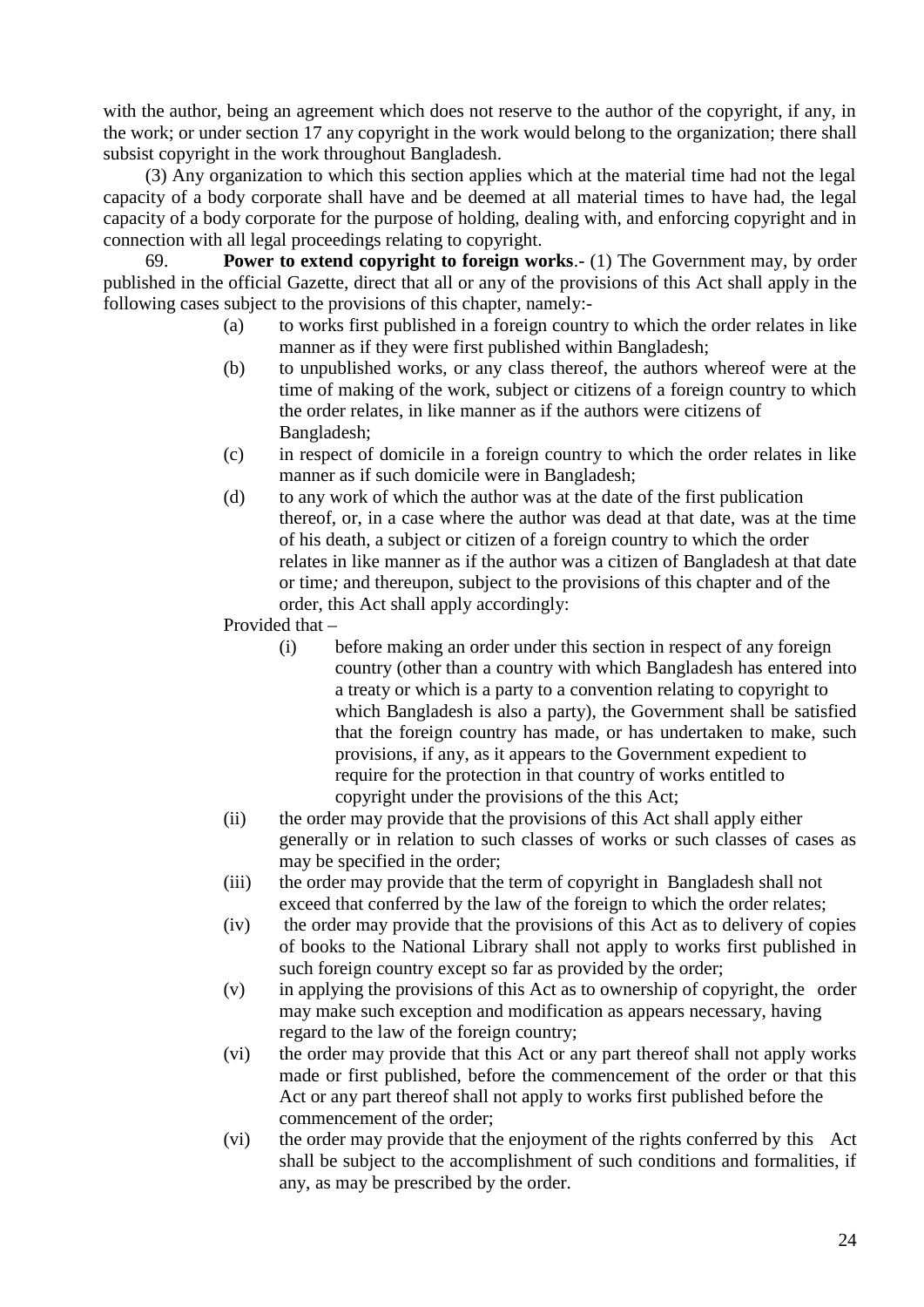(2) The government may apply the provisions of sub-section(1) in case of the actors and producers of sound recording and broadcasting authority outside Bangladesh.

70. Power to restrict rights in works of foreign authors first published in Bangladesh.- If it appears to the Government that a foreign country does not give, or has not undertaken to give, adequate protection to the works of Bangladeshi authors, the Government may, by order, published in the official Gazette, direct that such of the provisions of this Act as confer copyright on works first published in Bangladesh shall not apply to works, published after the date specified in the order, the authors whereof are subjects or citizens of such foreign country and are not domiciled in Bangladesh, and thereupon those provisions shall not apply to such works.

# **CHAPTER-13**

#### **INFRINGMENT OF COPYRIGHT** 71. **When copyright infringed.-** Copyright in a work shall be deemed to be infringed-

- (a) when any person, without a license granted by the owner of the copyright or the Registrar under this Act or in contravention of the conditions of a license so granted or of any condition imposed by a competent authority under this Act-
	- (i) does anything, the exclusive right to do which is by this Act conferred upon the owner of the copyright; or
	- (ii) permits for profit any place to be used for the performance of the work in public where such performance constitutes an infringement of the copyright in the work, unless he was not aware, and had no reasonable ground for believing, that such performance would be an infringement of copyright; or
- (b) When any person-
	- (i) makes for sale or hire, or sells or lets for hire, or by way of trade displays or offers for sale or hire, or
	- (ii) distributes either for the purpose of trade or to such an extent as to affect prejudicially the owner of the copyright, or
	- (iii) by way of trade exhibits in public; or
	- (iv) imports into Bangladesh, any infringing copies of the work.

**Explanation.-** For the purposes of this section, the reproduction of a literary, dramatic, musical or artistic work in the form of a cinematograph film shall be deemed to be an "infringing copy".

## **72. Certain acts not to be infringement of copyright.-(1) The following acts shall not constitute infringement of copyright, namely:-**

- (1) Fair use of a literary, dramatic, musical or artistic work for the purpose of-
	- (i) private study or private use including research; or
	- (ii) criticism or review, whether of that work or any other work;
- (2) fair use of a literary, dramatic, musical or artistic work for the purpose of reporting current events-
	- (i) in a newspaper, magazine, or similar periodical; or
	- (ii) by broadcast or in a cinematograph film or by means of photographs;

**Explanation.**- The publication of a compilation of addresses or speeches delivered in public is not a fair dealing of such work within the meaning of this clause;

- (3) The reproduction of a literary, dramatic, musical or artistic work for the purpose of a judicial proceeding or for the purpose of a report of a judicial proceeding:
- (4) the reproduction of any literary, dramatic, musical or artistic work in any work prepared by the Secretariat of Parliament exclusively for the use of the Members of Parliament;
- (5) the reproduction of any literary, dramatic or musical work in a certified copy made or supplied in accordance with any law for the time being in force;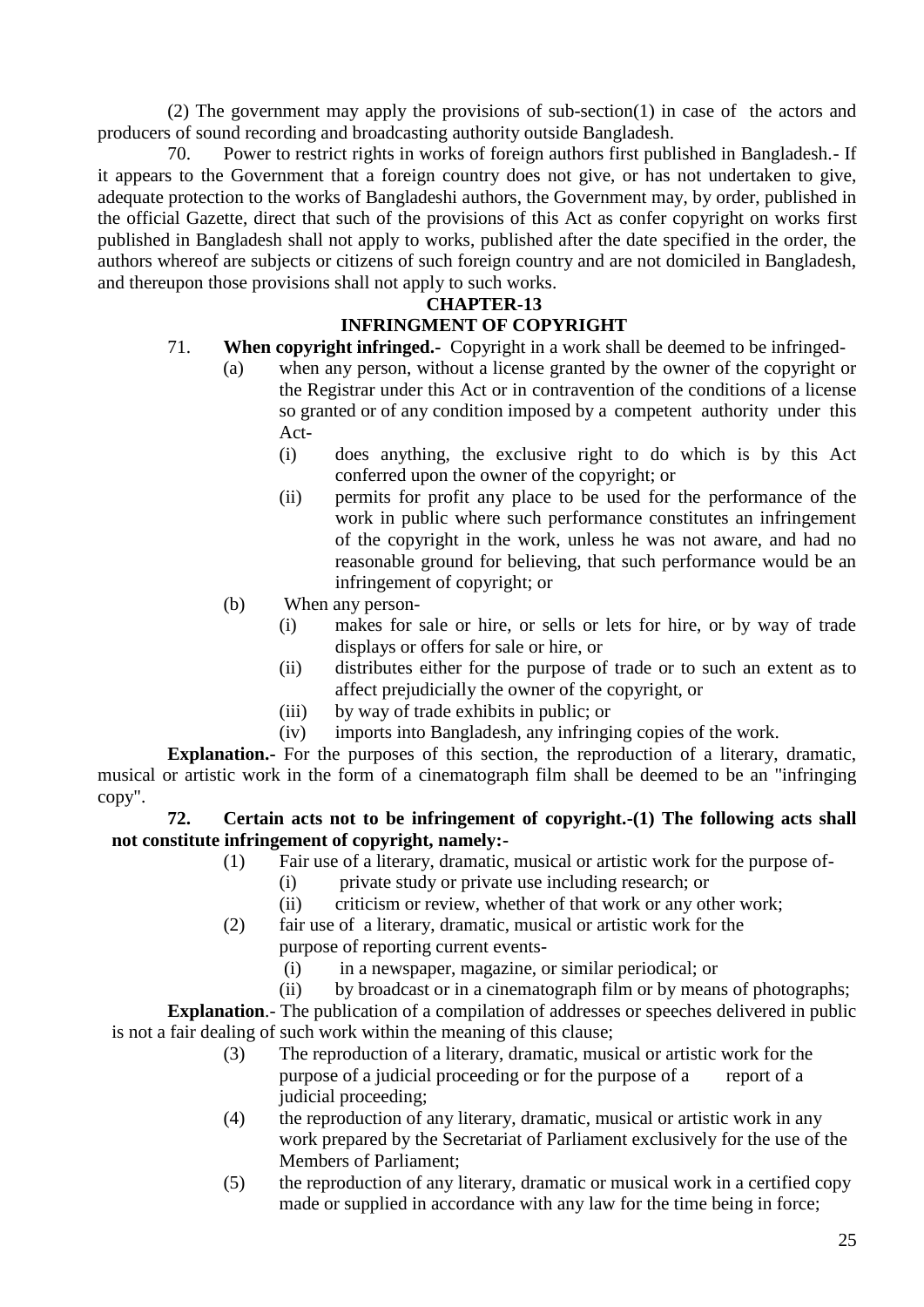- (6) the reading or recitation in public of any reasonable extract from a published literary or dramatic work;
- (7) the publication in a collection, mainly composed of non-copyright matter, bona fide intended for the use of educational institutions and so described in the title and in any advertisement issued by or on behalf of the publisher, of short passages from published literary or dramatic works, not themselves published for the use of educational institutions, in which copyright subsists:

Provided that not more than two such passages from works by the same author are published by the same publisher during any period of five years.

**Explanation.**- In the case of a work of joint authorship, references in this clause to passages from works shall include references to passages from works by any one or more of the authors of those passages or by any one or more of those authors in collaboration with any other person.

- ( 8) the reproduction or adaptation of a literary, dramatic, musical or artistic work by a teacher or a pupil in the course and for the sole purpose of instruction; or as part of the questions to be answered in an examination; or in answer to such question:
- (9) the publication or the performance, in the course of the activities of an educational institution, of a literary, dramatic or musical work by the staff and students of the institution, or of a cinematograph film or a sound recording, if the audience is limited to such staff and students, the parents and guardians of the students and persons directly connected with the activities of the institution;
- (10) the making of sound recordings in respect of any musical work with its words, if-
	- (i) sound recordings of that work have previously been made by, or with the license of, the owner of the copyright in the work; and
	- (ii) the person making the sound recordings has given a notice in the prescribed manner of his intention to make the sound recordings, has provided copies of all covers or labels with which the sound recordings are to be sold, and has paid in the prescribed manner to the owner of the copyright in the work royalties in respect of all such sound recordings to be made by him, at the rate fixed by the Board in this behalf:

provided that -

- (1) the person making such sound recordings shall not make any alteration in, or omissions from, the work, unless such alterations or omissions have been made previously by, or with the license of, the owner of the copyright, or unless such alteration or omissions are reasonably necessary for the adaptation of the work for the purpose of making the sound recordings;
- (2) the sound recordings shall not be issued in any form of packaging or with any label which is likely to mislead or confuse the public as to their identity;
- (3) no such sound recording shall be made until the expiration of two calendar years after the end of the year in which the first sound recording of the work was made; and
- (4) the person making such sound recordings shall allow the owner of the copyright or his duly authorized agent or representative to inspect all records and books of account relating to such sound recording: provided further that if a complaint is brought before the Board the

effect that the owner of the copyright has not been paid in full for any sound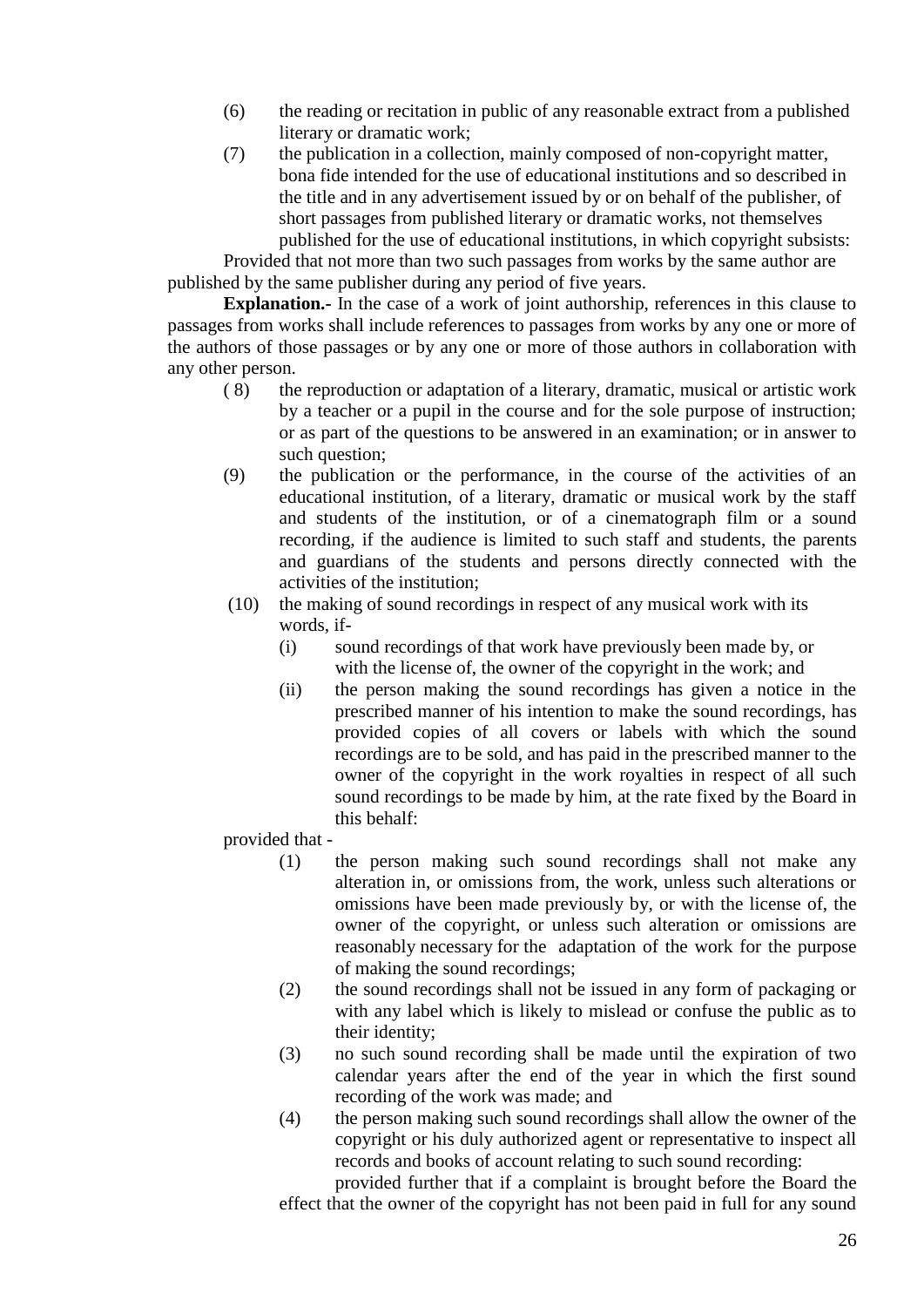recordings purporting to be made in pursuance of this clause and if the Board is, prima facie, satisfied that the complaint is genuine, it may pass order ex-parte National Library directing the person making the sound recordings to cease from making further copies and, after holding such inquiry as it considers necessary, make such further order as it may deem fit, including an order for payment of royalty.

- (11) the causing of a recording to be heard in public by utilizing it at any premises (except a hotel or similar commercial establishment) where persons reside, as part of the amenities provided exclusively or mainly for residents therein; or as part of the activities of a club, society or other organization which is not established or conducted for profit;
- (l2) the performance of a literary, dramatic or musical work by an amateur club or society, if the performance is given to a non-paying audience or for the benefit of a religious, charitable or educational institution;
- (13) the reproduction in a newspaper, magazine or other periodical of an article on current economic, political, social or religious topics, unless the owner of copyright of such article has expressly reserved to himself the right of such reproduction;
- (14) the publication in a newspaper, magazine or other periodical of a report of a lecture delivered in public;
- (15) the making of not more than three copies of a book (including a pamphlet, sheet of music, map, chart or plan) by or under the direction of the person in charge of a non-profit library available for use by the public free of charge or a library attached to an educational institution for the use of such library if such book is not available for sale in Bangladesh.
- (16) the reproduction, for the purpose of research or private study of an unpublished literary, dramatic or musical work kept in a library, museum or other institution to which the public has access:
- Provided that where the identity of the author of any such work, or in the case of a work of joint authorship, of any of the authors, is known to the library, museum or other institution, as the case may be, the provision of this clause shall apply only if such reproduction is made at a time more than sixty years from the date of the death of the author or, in the case of a work of joint authorship, the death of the author whose identity is known or, if the identity of more authors than one is known, from the death of such one of those authors who dies last;
- $(17)$  the reproduction or publication of the following namely :-
	- (i) any matter which has been published in any official Gazette except an Act of Parliament;
	- (ii) the report of any committee, commission, council, board or such other bodies appointed by the Government unless the reproduction or publication of such matter or report is prohibited by the Government;
	- (iii) any Act of Parliament subject to the condition that such Act is reproduced or published together with any commentary thereon or any other original matter;
	- (iv) any judgment or order of a court, tribunal or other judicial authority, unless the reproduction or publication of such judgment or order is prohibited by the court, the tribunal or other judicial authority, as the case may be;
- (18) the production or publication of a translation in any language of an Act of Parliament and of any rules or orders made there under namely:-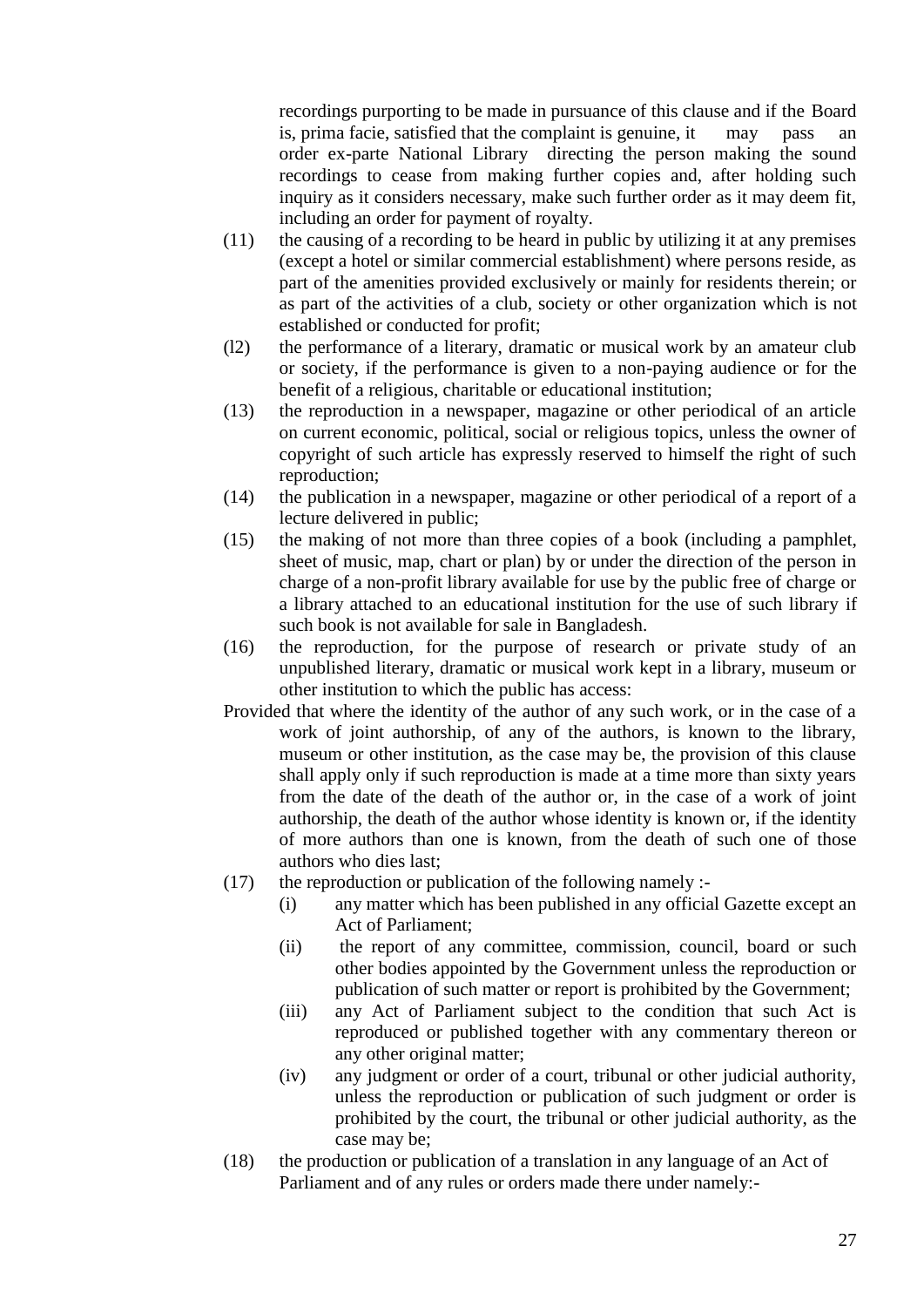- (i) if no translation of such Act or rules or orders in that language has previously been produced or published by the Government; or
- (ii) where a translation of such Act or rules or orders in that language has been produced or published by the Government, if the translation is not available for sale to the public:
- Provided that such translation contains a statement at a prominent place to the effect that the translation has not been authorized or accepted as authentic by the Government;
- (19) the making or publishing of a painting, drawing, engraving or photograph of architecture or the display of a work of architecture;
- (20) the making or publishing of painting, drawing, engraving or photograph of a sculpture or other artistic work falling under section 36(c), if such work is permanently situated in a public place or any premises to which the public has access;
- $(21)$  the inclusion in a cinematograph film of-
	- (i) any artistic work permanently situated in a public place or any premises to which the public has access; or
	- (ii) any other artistic work, if such inclusion is only by way of background or is otherwise incidental to the principal matters represented in the film;
- (22) the use by the author of an artistic work, where the author of such work is not the owner of the copyright therein, of any mould, sketch, plan, model or study made by him for the purpose of the work:

Provided that he does not thereby repeat or imitate the main design of the work;

- (23) the reconstruction of a building or structure in accordance with the architectural drawings or plan by reference to which the building or structure was originally constructed:
- Provided that the original construction was made with the consent or license of the owner of the copyright in such drawings or plan;
- (24) in relation to a literary, dramatic or musical work recorded or reproduced in any cinematograph film, the exhibition of such film after the expiration of the term of copyright therein:
- Provided that the provisions of sub-clause (ii) of clause (a), sub-clause (i) of clause (b) and clauses (d),  $(f)$ ,  $(g)$ ,  $(m)$  and  $(p)$  shall not apply as respects any act unless that act is accompanied by an acknowledgement-
	- (i) identifying the work by its title or other description; and
	- (ii) unless the work is anonymous or the author of the work has previously agreed or required that no acknowledgement of his name should be made, also identifying the author;
- (25) the making of copies or adaptation of a computer programme by the lawful possessor of a copy of such computer programme, from such copy-
	- (i) in order to utilize the computer programme for the purpose for which it was supplied; or
	- (ii) to make back-up copies purely as a temporary protection against loss, destruction or damage in order only to utilize the computer programme for the purpose for which it was supplied;
	- (iii) for further upgrading of a computer programme.
- (26) the making of an ephemeral recording, by a broadcasting organization using its own facilities for its own broadcast by a broadcasting organization of a work which it has the right to broadcast, and the retention of such recording for archival purposes on the ground of its exceptional documentary character;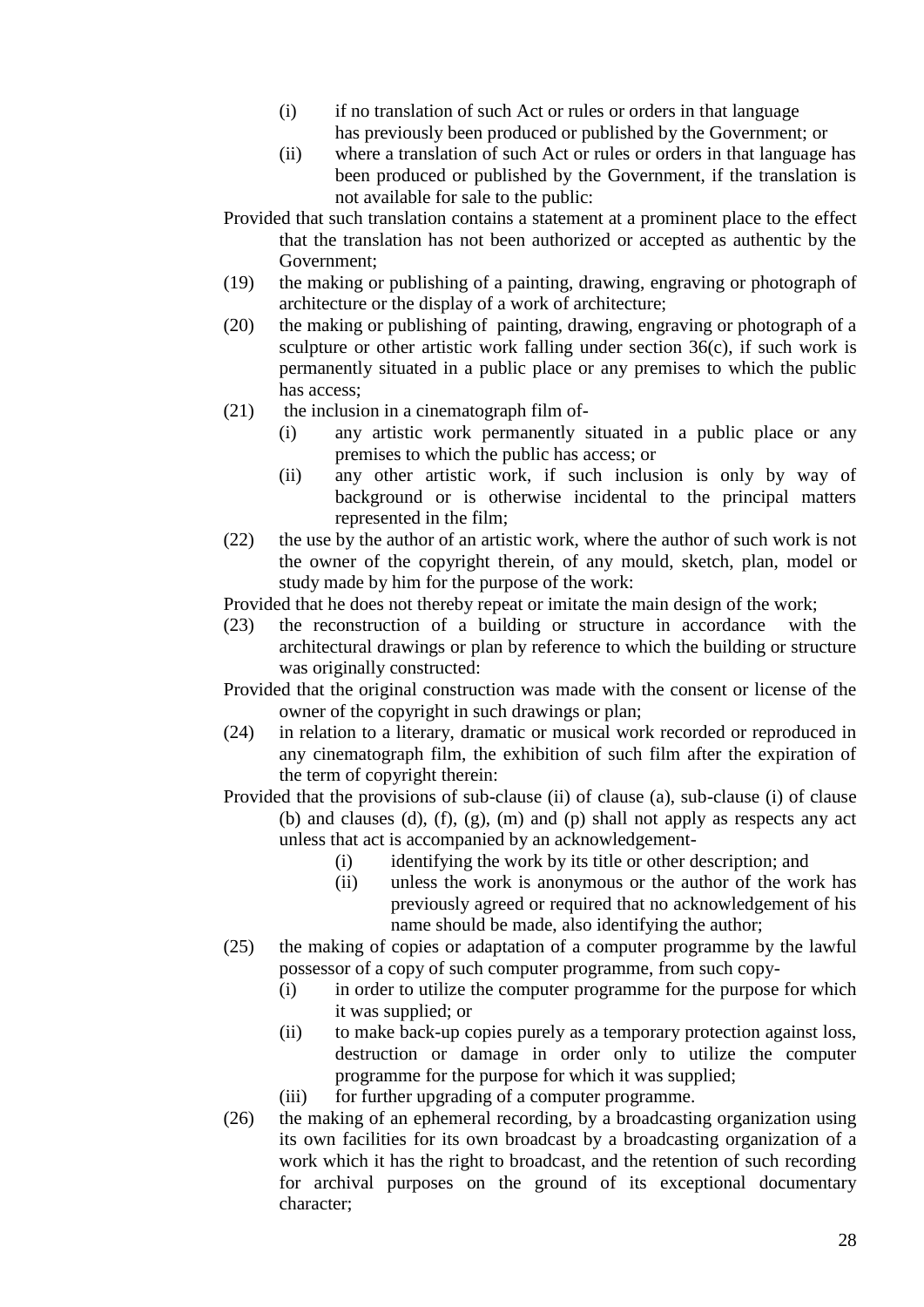- (27) the performance of a literary, dramatic or musical work or the communication to the public of such work or of a sound recording in the course of any bona-fide religious ceremony or an official ceremony held by the Government or any local authority.
- **Explanation.** (1) For the purposes of this clause, religious ceremony includes a marriage procession and other social festivities associated with a marriage.

(2) The provisions of sub-section(1) shall apply to the doing of any act in relation to the translation of a literary, dramatic, or musical work or the adaptation of a literary, dramatic, musical or artistic work as they apply in relation to the work itself.

**73. Particulars to be included in sound recordings and video films.- (**1) No person shall publish a sound recording in respect of any work unless the following particulars are displayed on the sound recording and on any container thereof, namely:-

- (a) the name and address of the person who has made the sound recording;
- (b) the name and address of the owner of the copyright in such work; and
- (c) the year of its first publication.

(2) No person shall publish a video film in respect of any work unless the following particulars are displayed in the video film, when exhibited, or on the video cassette or other container thereof, namely:-

- (a) the name and address of the person who has made the video film;
- (b) a declaration by such person that he obtained the necessary license from the owner of the copyright in such work for making such video film;
- (c) the name and address of the owner of the copyright in such work; and
- (d) If such work is a cinematograph film required to be certified for exhibition under the provisions of section 4 of the Censorship of Films Act, 1963, (Act XVIII of 1963), a copy of the certificate granted in respect of such work under the said section.

**74. Importation of infringing copies.-**(1) The Registrar, on application made by the owner of the copyright in any work or by his duly authorized agent and on payment of such fees as may be the prescribed, after making such inquiry as he deems fit, order that copies made out of Bangladesh of the work which if made in Bangladesh would infringe copyright shall not be imported.

(2) Subject to any rules to be made under this Act, the Registrar or any person authorized by him in this behalf may enter into any air-craft, ship, vehicle, dock or premises where any such copies as are referred to in sub-section (1) may be found and may examine such copies.

(3) All copies to which any order made under sub-section (1) applies shall be deemed to be goods of which the bringing into Bangladesh has been prohibited or restricted under section 16 of the Customs Act, 1969, (Act IV of 1969) and all the provisions of said Act shall have effect accordingly:

Provided that all such copies confiscated under the provisions of the said Act shall not vest in the Government but shall be delivered to the owner of the copyright in the work.

#### **CHAPTER-14 CIVIL REMEDIES**

**75. Definition.-** For the purposes of this chapter, unless the context otherwise requires, the expression, "owner of the copyright", shall include-

- (a) an exclusive licensee;
- (b) in the case of an anonymous or pseudonymous literary, dramatic, musical or artistic work, the publisher of the work, until the identity of the author or, in the case of an anonymous work of joint authorship or a work of joint authorship, published under names all of which are pseudonyms, the identity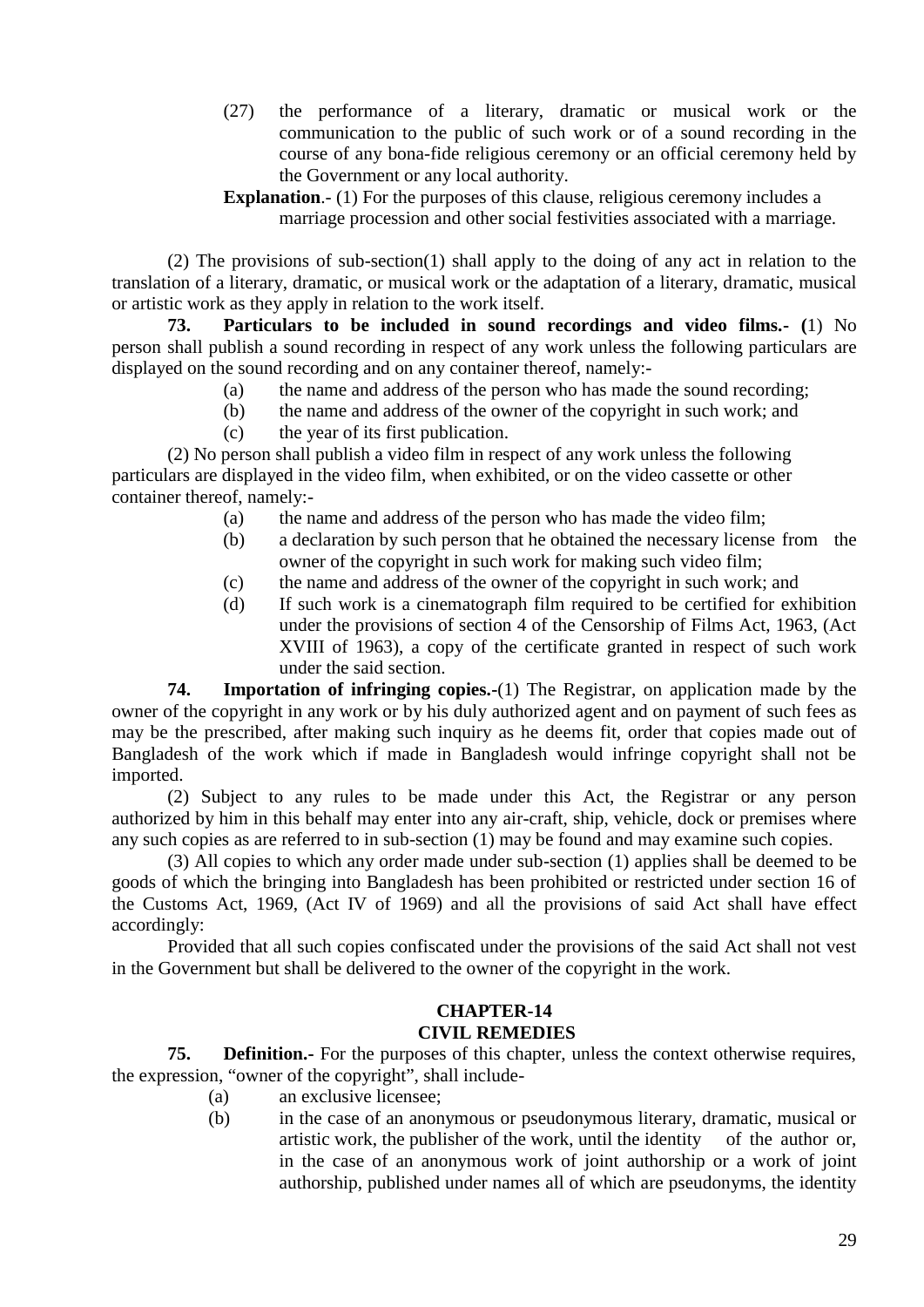of any of the authors, is disclosed publicly by the publisher, that author or his legal representative.

**76. Civil remedies for infringement of copyright.-(1)** Where copyright in respect of any work or any other right conferred by this Act has been infringed, the owner of the copyright or such other right, as the case may be, shall, except as otherwise provided by this Act, be entitled to all such remedies by way of injunction, damages, accounts and otherwise as are or may be conferred by law for the infringement of a right:

Provided that if the defendant proves that at the date of the infringement he was not aware that copyright subsisted in the work and he had reasonable ground for believing that copyright did not subsist in the work, the plaintiff shall not be entitled to any remedy other than an injunction in respect of the infringement and a decree for the whole or part of the profits made by the defendant by the sale of the infringing copies as the court may in the circumstances deem reasonable.

(2) Where, in the case of literary, dramatic, musical or artistic work, a name purporting to be that of the author or the publisher, as the case may be, appears on copies of the work as published, or, in the case of an artistic work, appeared on the work when it was made, the person whose name so appears or appeared shall, in any proceeding in respect of infringement of copyright in such work, be presumed, unless the contrary is proved, to be the author or the publisher of the work, as the case may be.

(3) The costs of all parties in any proceedings in respect of the infringement of copyright shall be in the discretion of the court.

**77. Protection of separate rights.-** Subject to the provisions of this Act, where the several rights comprising the copyright in any work are owned by different persons, the owner of any such right shall, to the extent of that right, be entitled to remedies provided by this Act and may individually enforce such right by means of any suit, action or other proceeding without making the owner of any other right a party to such suit, action or proceeding.

**78. Author's special rights.-** (1) Notwithstanding that the author of a work may have assigned or relinquished the copyright in the work, he shall have the right to claim the authorship of the work as well as the right to restrain, or claim damages in respect of any distortion, mutilation or other modification of the said work, or any other action in relation to the said work which would be prejudicial to his honour or reputation:

Provided that the author shall not have any right to restrain or claim damages in respect of any adaptation of a computer programme to which clause (y) of sub-section(1) of section 72 applies.

**Explanation.**- Failure to display a work or to display it to the satisfaction of the author shall not be deemed to be an infringement of the rights conferred by this section.

(2) The right conferred upon an author of a work by sub-section (1), other than the right to claim authorship of the work, may be exercised by the legal representatives of the author.

**79. Right of owner against persons possessing or dealing with infringing copies.-** All infringing copies of any work in which copyright subsists, and all plates used or intended to be used for the production of such infringing copies, and in case of a computer programme related source code, compilation, data, design documentation and relevant charts, shall be deemed to be the property of the owner of the copyright, who accordingly may take proceedings for the recovery of possession thereof or in respect of the conversion thereof:

Provided that the owner of the copyright shall not be entitled to any remedy in respect of the conversion of any infringing copies, if the opponent proves-

- (a) that he was not aware and had no reasonable ground to believe that copyright subsisted in the work of which such copies are alleged to be infringing copies; or
- (b) that he had reasonable grounds for believing that such copies or plates do not involve infringement of the copyright in any work.

**80. Owner of copyright to be party to the proceeding.-** (1) In every civil suit or other civil proceeding regarding infringement of copyright instituted by an exclusive licensee, the owner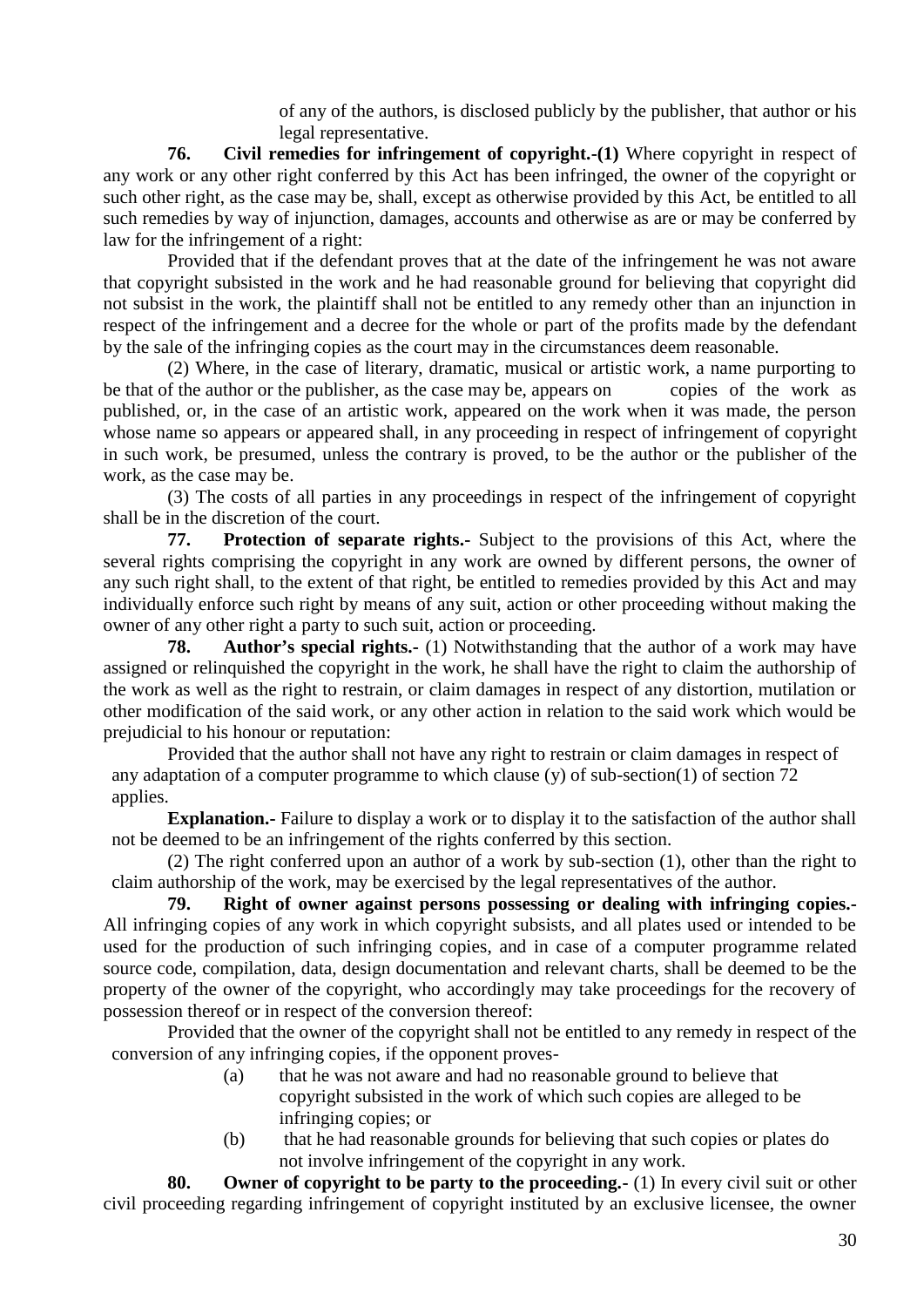of the copyright shall, unless the court otherwise directs, be made a defendant and where such owner is made a defendant, he shall have the right to dispute the claim of the exclusive licensee.

(2) Where any civil suit or other civil proceeding regarding infringement of copyright instituted by an exclusive licensee is successful, no fresh suit or other civil proceeding in respect of the same cause of action shall lie at the instance of the owner of the copyright.

**81. Jurisdiction of court.-** Every civil suit or other civil proceeding regarding infringement of copyright shall be instituted and tried in the court of District Judge within the local limits of whose jurisdiction, at the time of the institution of the suit or other proceeding, the person instituting the suit or other proceeding or, where there are more than one such person, any of them actually and voluntarily resides or carries on business or personally works for gain.

## **CHAPTER-15 OFFENCES AND PENELTIES**

#### **82. Offences of infringement of copyright or other rights conferred by this Act.-** (1)

Any person who willingly infringes or abets the infringement of the copyright in a work, or any other right conferred by this Act, except the right conferred by section 23, other than in the case of cinematograph film, shall be punished with imprisonment for a term which may extend to four years but not less than six months and with fine which may extend to taka two lakh but not less than taka 50,000 (fifty) thousand:

Provided that if it is proved to the satisfaction of the court that the infringement has not been made for gain in the course of trade or business, the court may impose a sentence of imprisonment for a term of less than six months and a fine of less than taka fifty thousand

(2) Any person who willingly infringes or abets the infringement of copyright in a cinematograph film, shall be punished with imprisonment which may extend to five years but not less than one year and with a fine of not exceeding five lakh but not less than one lakh.

**83. Enhanced penalty for second and subsequent offences.-** Whoever having already been convicted of an offence under section 82 is again convicted of any such offence shall be punished for the second and for every subsequent offence, with imprisonment for a term which may extend to three years but not less than one year and with fine which may extend to taka three lakh but not less than taka one lakh:

Provided that if it is proved to the satisfaction of the court that the infringement has not been made for gain in the course of trade or business as described in section 82(1), the court may impose a sentence of imprisonment for a term of less than one year and a fine of less than taka one lakh:

Provided further that for the purposes of this section, no cognizance shall be taken of any conviction made before the commencement of this Act.

84. **Offence relating to publication, use etc of infringing copy of computer programme.-** Any person who-

- (a) infringes the copyright in a work of computer programme, publishes it in any medium, sells or distributes it more than one copy, shall be punished with imprisonment for a term which may extend to four years and shall not be less then six months or with fine which may extend to taka four lakh and shall not be less than taka one lakh.
- (b) uses an infringed copy in computer shall be punished with imprisonment which may extend to 3 three years but not less than six months or with a fine which may extend to taka three lakh and not less than taka one lakh:

Provided that if it is proved to the satisfaction of the court that the infringement has not been made for gain in the course of trade or business, the court may impose any sentence of imprisonment for a term of less than three months and a fine of less than taka twenty five thousand.

**85. Possession of plates for the purpose of making infringing copies.-** Any person who knowingly makes or has in his possession any plate and copies for the purpose of making infringing copies of any work in which copyright subsist, or knowingly and for his private profit causes any such work to be performed in public without the consent of the owner of the copyright,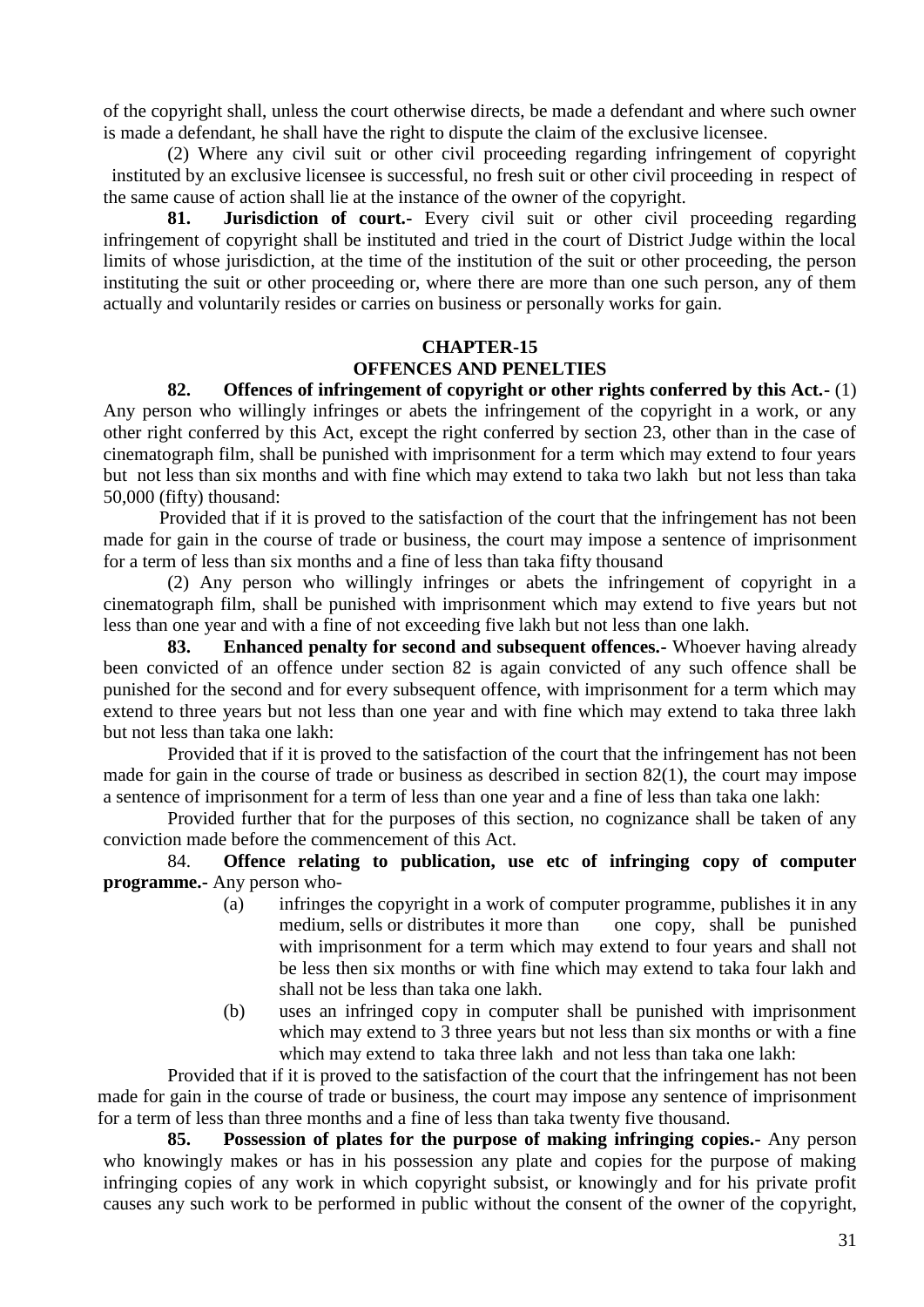shall be punished with imprisonment which may extend to two years or with fine which may extend to taka fifty thousand or with both.

**86. Disposal of infringing copies or plates for making infringing copies.-** The court trying any offence under this Act may, whether the alleged offender is convicted or not, order that all copies of the work or all plates in the possession of the alleged offender, which appear to it to be infringing copies, or plates for the purpose of making infringing copies, be delivered up to the owner of the copyright or otherwise dealt with, as the court may think fit.

**87. Penalty for making false entries in the Register, etc, or producing or tendering false evidence.-** Any person who-

- (a) makes or causes to be made a false entry in the Register of Copyrights; or
- (b) makes or causes to be made a writing falsely purporting to be a copy of any entry in the Register; or
- (c) produces or tenders or causes to be produced or tendered as evidence any such entry or writing, knowing the same to be false;

shall be punished with imprisonment for a term which may extend to two years or with fine which may extend to taka ten thousand or with both.

## **88. Penalty for making false statements for the purpose of deceiving or influencing any authority.-** Any person who-

- (a) with a view to deceiving any authority or officer in the performance of any of his functions under any of the provisions of this Act, or
- (b) with a view to inducting or influencing the doing or omission of anything in relation to this Act or any matter there-under makes a false statement or representation knowing the same to be false, shall be punished with imprisonment for a term which may extend to two years or with fine which may extend to taka twenty five thousand or with both.

## **89. False attribution of authorship.-** Any person who-

- (a) inserts or affixes the name of any person in or on a work of which that person is not the author, or in or on a reproduction of such a work, in such a way as to imply that such person is the author of the work; or
- (b) publishes, or sells or lets for hire, or by way of trade exhibits in public a work in or on which the name of a person has been inserted or affixed in such a way as to imply that such person is the author of the work, or the publisher of the work, who to his knowledge is not the author or the publisher, as the case may be, of such work; or
- (c) does any of the acts mentioned in clause (b) in relation to, or distributes reproductions of a work, being reproductions in or on which the name of a person has been inserted or affixed in such a way as to imply that such person is the author of the work, who to his knowledge is not the author of such work, or performs in public, or broadcasts the work as being the work of a particular author, who to his knowledge is not the author of such work;

shall be punished with imprisonment for a term which may extend to two years or with fine which may extend to taka twenty five thousand or with both.

**90. Penalty for contravention of section 73.-** Any person who publishes a record or a video film in contravention of the provision of section 73 shall be punished with imprisonment which may extend to three years or with fine which may extend to taka three lakh or with both.

**91. Offences by companies.- (1)** Where any offence under this Act has been committed by a company, every person who at the time the offence was committed was in charge of, and was responsible to the company for, the conduct of the business of the company, as well as the company shall be deemed to be guilty of such offence and shall be liable to be proceeded against and punished accordingly: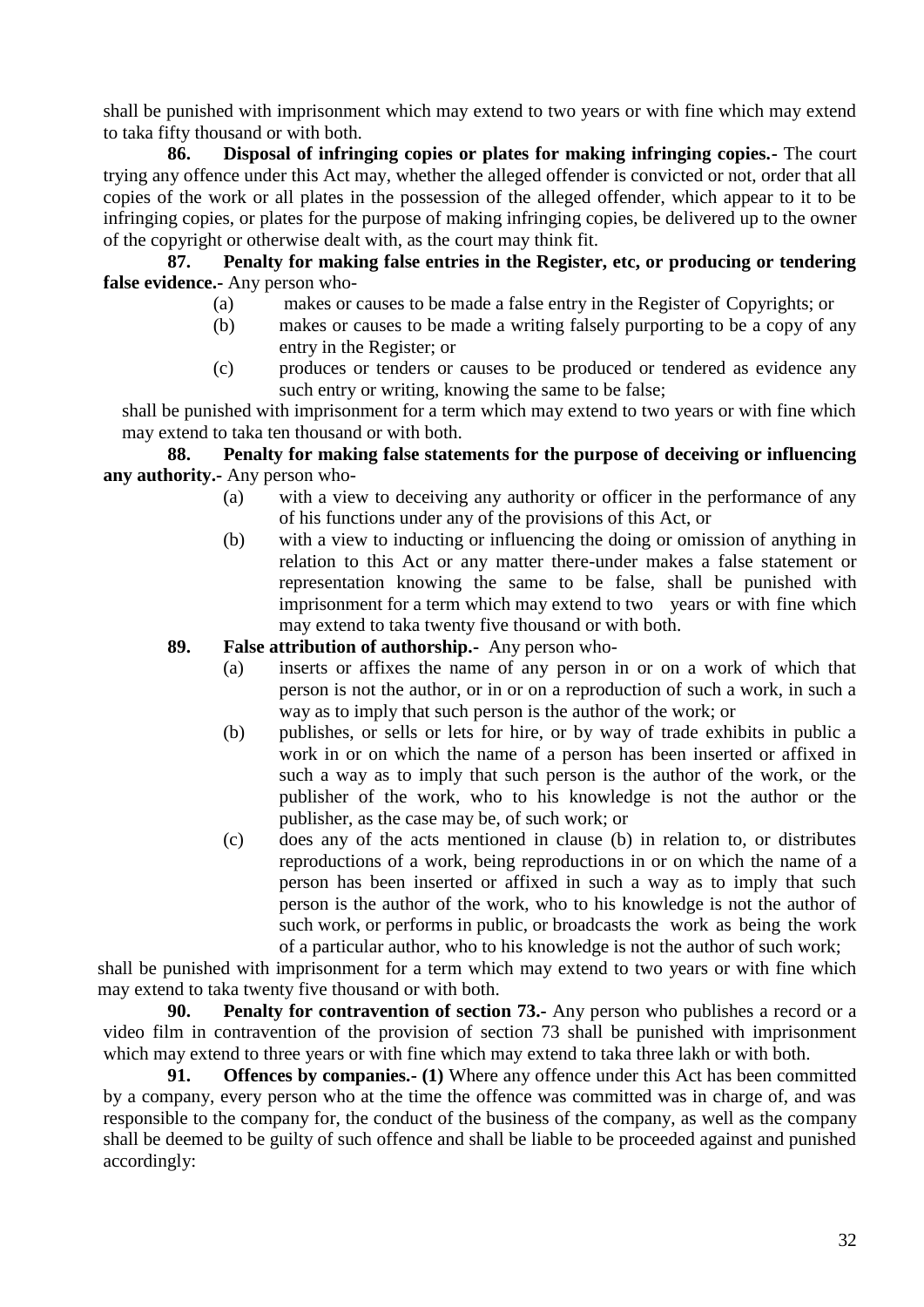Provided that nothing contained in this sub-section shall render any person liable to any punishment, if he proves that the offence was committed without his knowledge or that he exercised all due diligence to prevent the commission of such offence.

(2) Notwithstanding anything contained in sub-section (1), where an offence under this Act has been committed by a company, and it is proved that the offence was committed with the consent or connivance of, or is attributable to any negligence on the part of, any director, manager, secretary or other officer of the company, such director, manager, secretary or other officer shall also be deemed to be guilty of that offence and shall be liable to be proceeded against and punished accordingly.

**Explanation-** For the purposes of this section-

- (a) "company" means any body corporate and includes a firm or other association of persons; and
- (b) "director" in relation to a firm means a partner in the firm.

**92. Cognizance of offences.-** Subject to the provisions contained in section 66, no court inferior to that of a Court of Sessions shall take cognizance of an offence under this Act.

**93**. **Power of police to seize infringing copies.-**(1) Any police officer, not below the rank of a sub-inspector, may, if he is satisfied that an offence under section 82 in respect of the infringement of copyright in any work has been or under section 84 in respect of infringement of copyright in computer work, is being, or is likely to be, committed, seize without warrant all copies of the work, and all plates used for the purpose of making infringing copies of the work, wherever found, and all copies and plates so seized shall, as soon as practicable, be produced before a Magistrate.

(2) Any person having an interest in any copies of a work or equipments or materials or plates seized under sub-section (1) may, within 15 (fifteen) days of such seizure, make an application to the Magistrate for such copies or plates being restored to him and the Magistrate, after such hearing the applicant and the complainant and making such further inquiry as may be necessary, shall make such order on the application as he may deem fit.

## **CHAPTER-16**

## **APPEALS**

**94. Appeals against certain orders.-** Any person aggrieved by an order made under section 86 or sub-section (2) of section 93 may, within thirty days of the date of such order, appeal to the court to which appeals from the court making the order ordinarily lie, and such Appellate Court may direct that execution of the order be stayed pending disposal of the appeal.

95. **Appeals against order of Registrar.-** (1) Any person aggrieved by any final decision or order of the Registrar may, within three months from the date of the decision or order, appeal to the Board.

(2)The Registrar shall not sit as a member of the Board when the Board hears an appeal under this section.

96. **Appeals against order of the Board.-** Any person aggrieved by any final decision or order of the Board., except a decision or order made in an appeal under section 95 may, within three months from the date of such decision or order, appeal to the High Court Division:

Provided that no such appeal shall lie against a decision of the Board under section 6.

97. **Computation of limitation.-** In calculating the 3 months period provided for preferring an appeal under this Chapter, the time taken in granting a certified copy of the order or record of the decision appealed against shall be excluded.

98. **Procedure for appeals.-** The High Court Division may make rules consistent with this Act as to the procedure to be followed in respect of appeals made to it under section 96.

## **CHAPTER-17**

## **MISCELLANEOUS**

99. **Registrar and Board to possess certain powers of civil court.-** The Registrar and the Board shall have the powers of a civil court when trying a suit under the Code of Civil Procedure(Act v of 1908) in respect of the following matters, namely-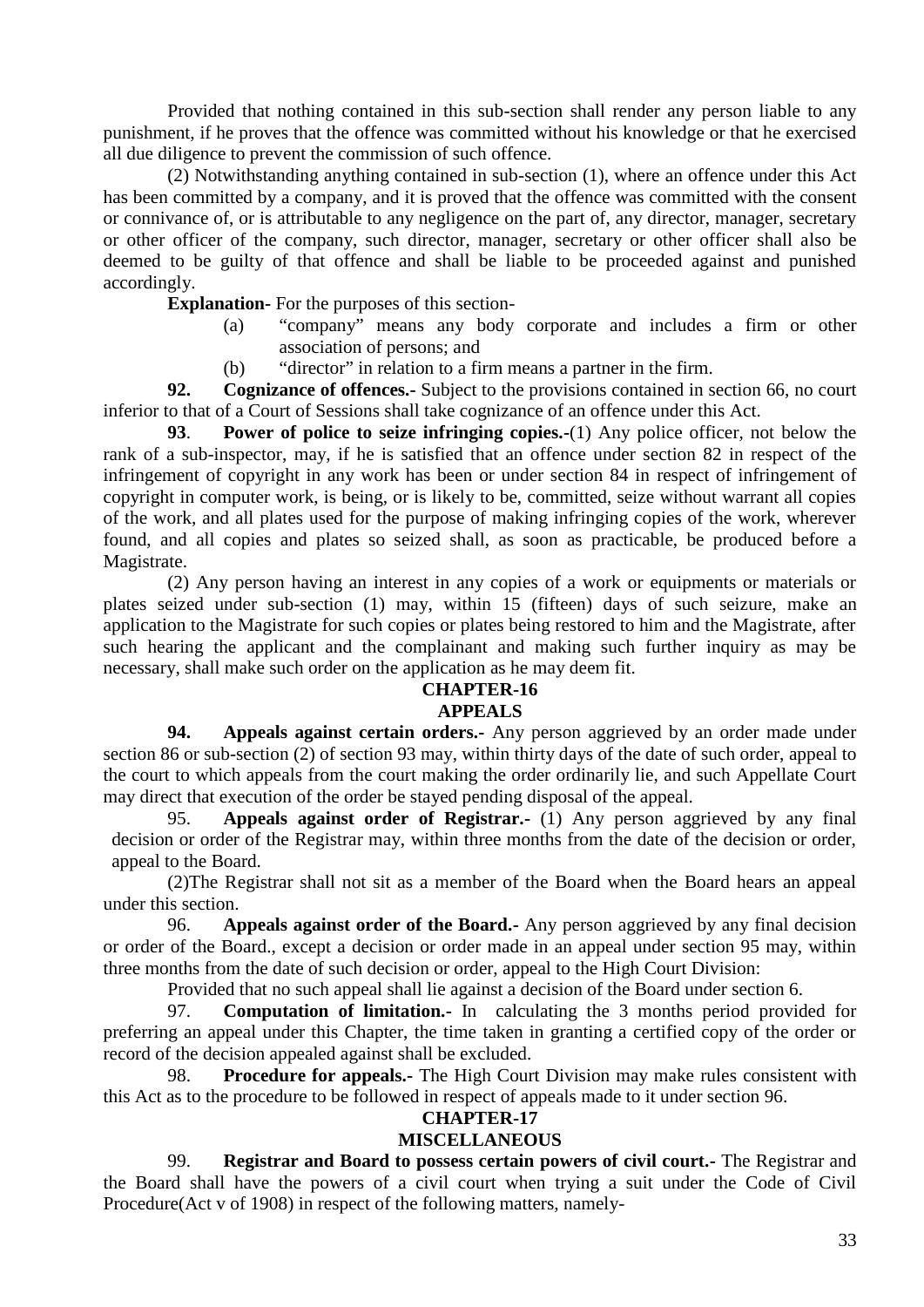- (a) summoning and enforcing the attendance of any person and examining him on oath;
- (b) requiring the discovery and production of any document;
- (c) receiving evidence on affidavits;
- (d) issuing commissions for the examination of witnesses or documents;
- (e) requisitioning any public record or copy thereof from any court or office;
- (f) any other matter to be prescribed.

**Explanation.-** For the purpose of enforcing the attendance of witnesses, the local limits of the jurisdiction of the Registrar or the Board, as the case may be, shall be the whole of Bangladesh.

100. **Orders for payment of money passed by Registrar or Board to be executable as a decree.-** Every order made by the Registrar or the Board under this Act for the payment of any money or by the High Court Division in any appeal against any such order of the Board shall, on a certificate issued by the Registrar, the Board or the Registrar of the Supreme Court, as the case may be, be deemed to be a decree of a civil court and shall be executable in the same manner as a decree of such court.

101. **Indemnity.-** No suit or other legal proceedings shall lie against any person in respect of anything which is in good faith done or intended to be done in pursuance of this Act.

102. **Certain persons to be public servants:-** Every officer appointed under this Act and every member of the Board shall be deemed to be a public servant within the meaning of section 21 of the Penal Code.

103. **Power to make rules**.- (1) For the purposes of this Act, the Government may, make rules by notification in the official Gazette.

(2) In particular, and without prejudice to the generality of the foregoing power, the Government may, make rules for all or any of the following matters, namely:-

- (a) the term of office and conditions of service of the Chairman and other members of the Board;
- (b) the form of complaints and applications to be made, and the licenses to be granted, under this Act;
- (c) the procedure to be followed in connection with any proceedings before the Registrar or the Board;
- (d) the conditions for submission of application under sub-section (2) of section 41;
- (e) the conditions subject to which a copyright society may be registered under sub-section (3) of section 41;
- (f) the inquiry for cancellation of registration under sub-section (4) of section 41;
- (g) the conditions subject to which the copyright society may accept authorization under clause (a) of sub-section (1) of section 42 and the conditions subject to which the owners of rights have right to withdraw such authorization under clause (b) of that sub-section;
- (h) the conditions subject to which a copyright society may issue license, collect fees and distribute such fees amongst owners of rights under sub-section (3) of section 42;
- (i) the manner in which the approval of the owners of rights regarding collection and distribution of fees, approval for utilization of any amount collected as fees and to provide to such owners information concerning activities in relation to the administration of their rights under sub-section (1) of section 44;
- (i) the returns to be filed by copyright societies to the Registrar under sub section (1) of section 45;
- (g) the manner of determining any royalties payable under this Act, and the security to be taken for the payment of such royalties;